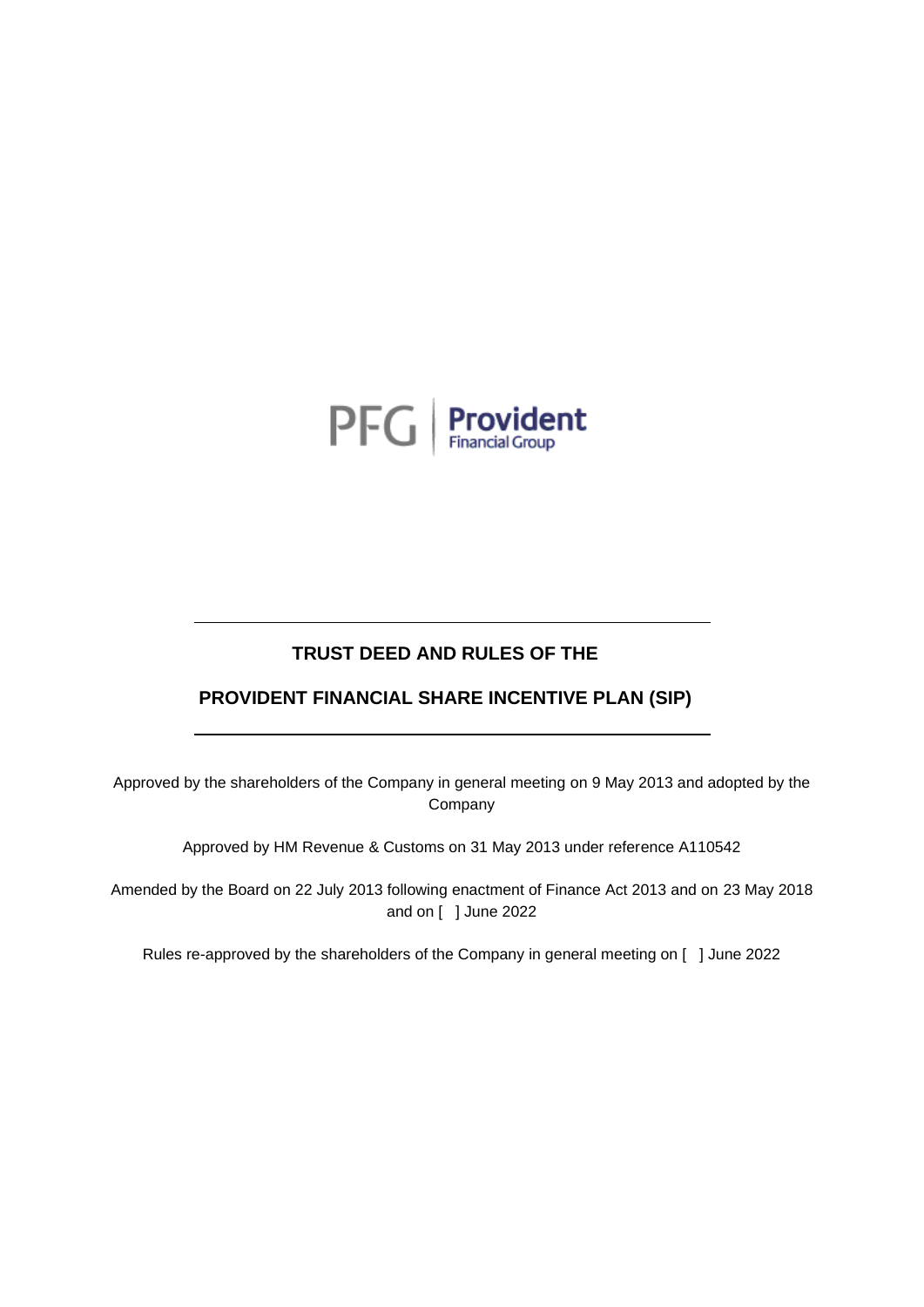# **CONTENTS**

| <b>CLAUSE</b> |  | <b>PAGE</b> |
|---------------|--|-------------|
|               |  |             |
|               |  |             |
|               |  |             |
| 2             |  |             |
| 3             |  |             |
|               |  |             |
| 4             |  |             |
|               |  |             |
| 5             |  |             |
|               |  |             |
| 6             |  |             |
|               |  |             |
| 7             |  |             |
|               |  |             |
| 8             |  |             |
| 9             |  |             |
| 10            |  |             |
| 11            |  |             |
| 12            |  |             |
| 13            |  |             |
| 14            |  |             |
| 15            |  |             |
| 16            |  |             |
| 17            |  |             |
| 18            |  |             |
|               |  |             |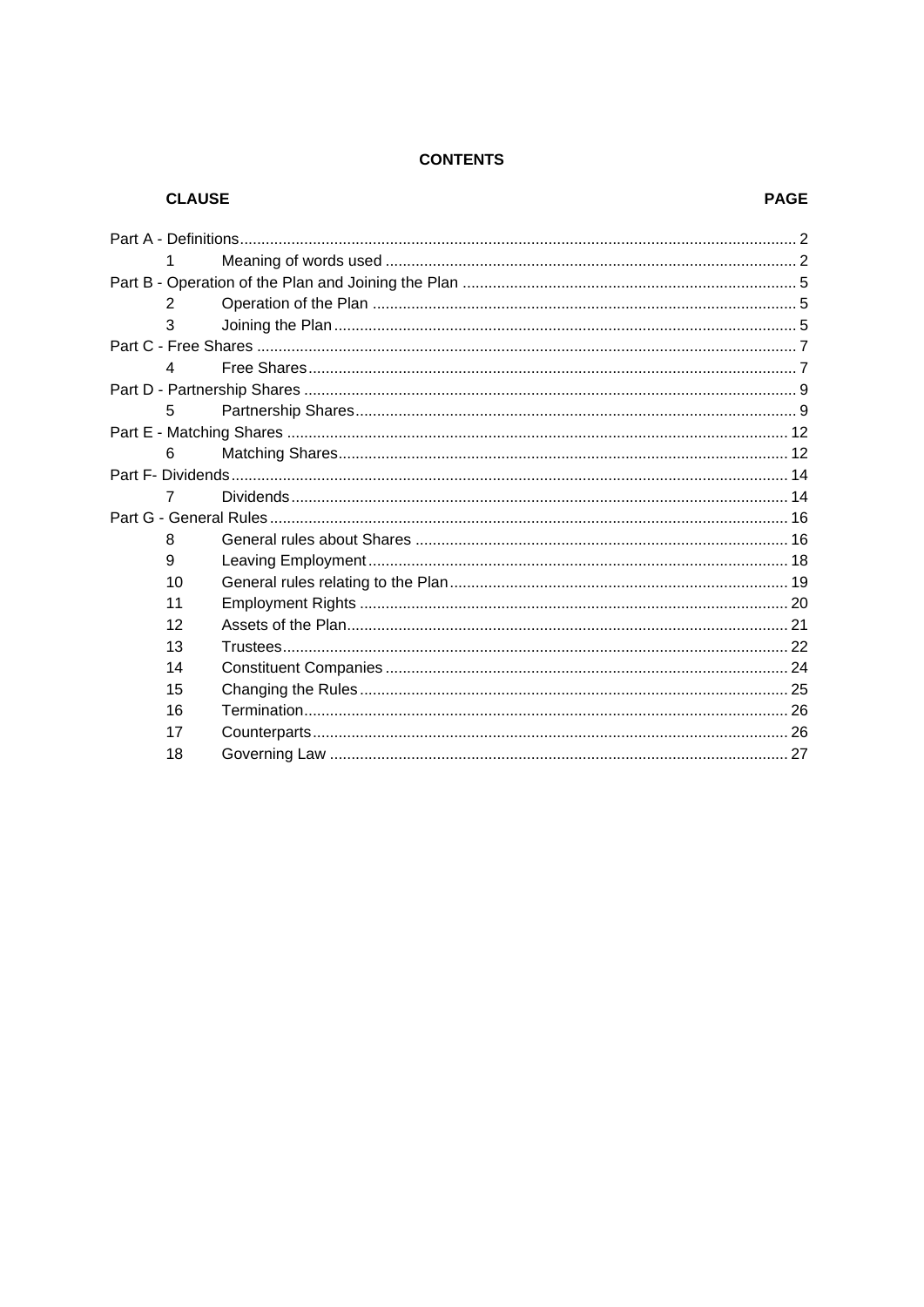# **Trust Deed and Rules of the Provident Financial Share Incentive Plan**

This Trust Deed and Rules of the Provident Financial Share Incentive Plan are made as a deed on 28 May 2013 between:

- (1) **Provident Financial plc** (No. 00668987) whose registered office is at No.1 Godwin Street, Bradford, West Yorkshire, BD1 2SU; and
- (2) **Yorkshire Building Society** whose registered office is at Yorkshire House, Yorkshire Drive, Bradford, BD5 8LJ

to set up the Plan with effect from the date of formal approval of the Plan by HMRC.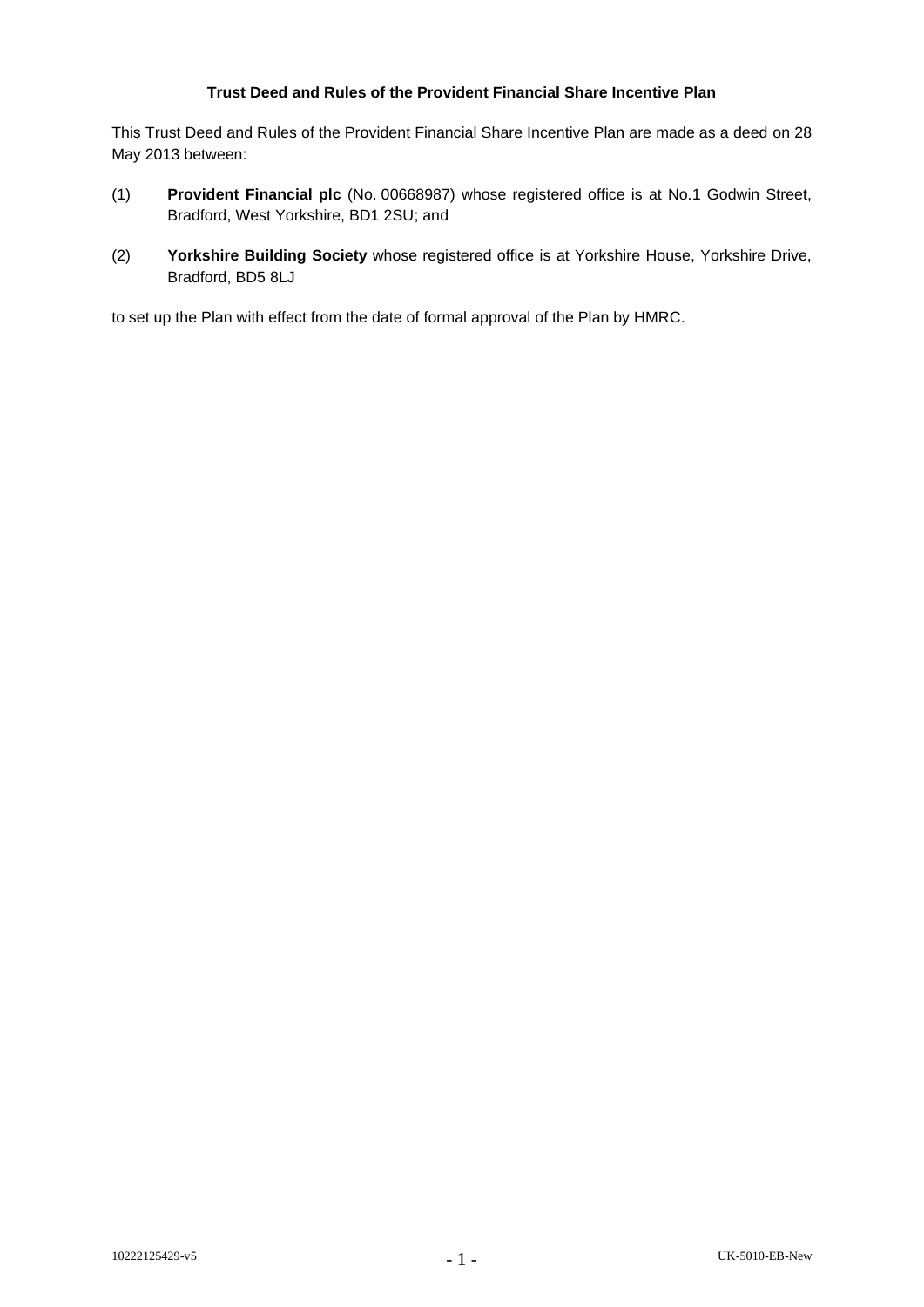#### <span id="page-3-1"></span><span id="page-3-0"></span>**1 Meaning of words used**

**Acquisition Day** means the day determined by the Trustees in accordance with Rule [5.13](#page-12-0)

**Acquisition Period** has the meaning given to it in paragraph 97(3) of Schedule 2

**Associated Company** has the meaning given to it in paragraph 94 of Schedule 2

**Award Day** means the date on which Free Shares or Matching Shares are awarded under the Plan

**Award System** means the system of calculating the number of Free Shares to be awarded from time to time, adopted by the Board and which satisfies paragraph 9 of Schedule 2

**Board** means the board of directors of the Company or a duly authorised committee of the board or a duly authorised person, or any successor entity

**Connected or connected** has the meaning given in Paragraph 18(3) of Schedule 2

**Company** means Provident Financial plc (registered in England with number 00668987)

**Constituent Company** means an employer company participating in the Plan, being the Company or any Subsidiary

**Contributions** means deductions from a Participant's Salary pursuant to a Partnership Share Agreement and held by the Trustees pending the acquisition of Partnership Shares or its repayment to the Participant

**Control** has the meaning in section 719 of ITEPA

**Date of Approval** means the date the Plan is approved, or re-approved, by shareholders of the Company in general meeting

**Dealing Day** means a day on which the London Stock Exchange is open for the transaction of business

**Dividend Shares** means Shares which the Trustees acquire by reinvesting Participants' cash dividends from their Plan Shares in accordance with Part F of this Trust Deed and Rules

**Eligible Employee** means an Employee who is eligible to participate in accordance with Rule [3](#page-6-2)

**Employee** means, except for the purposes of Rule [11,](#page-21-0) an Eligible Employee of a Constituent Company

**Employees' Share Scheme** means a scheme for encouraging or facilitating the holding of shares or debentures in a company by or for the benefit of:

- (i) the bona fide employees or former employees of the company, the company's Subsidiary or holding company or a Subsidiary of the company's holding company; or
- (ii) the spouses, civil partners, surviving spouses, surviving civil partners or children or step-children under the age of 18 of such employees or former employees;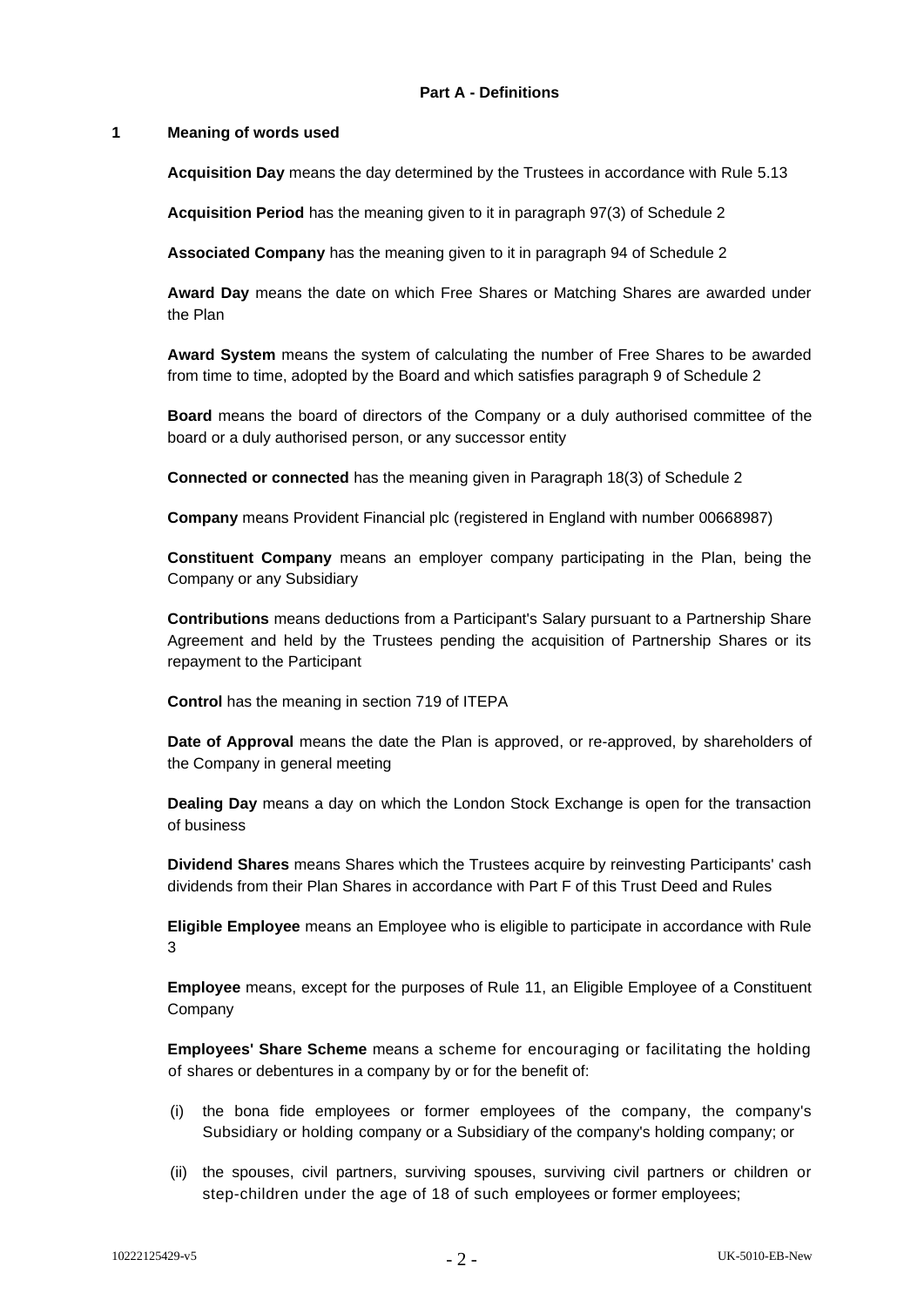**Employment** means employment by the Company or any associated company within the meaning of paragraph 94 of Schedule 2

**Free Shares** means Shares awarded to Participants without payment in accordance with Part C of this Trust Deed and Rules

**Free Share Agreement** means an agreement by the Participant substantially in the form set out in Appendix A

**Group Company** means the Company and any of its Subsidiaries

**HMRC** means HM Revenue & Customs

**Holding Period** means the period for holding Free Shares, Matching Shares and Dividend Shares in the Plan

**Initial Market Value** means the Market Value of Free Shares on the relevant Award Day and the Market Value of Shares subject to restrictions or risk of forfeiture shall be determined as if there were no restriction or risk

**ITEPA** means the Income Tax (Earnings and Pensions) Act 2003

**ITTOIA** means the Income Tax (Trading and Other Income) Act 2005

**London Stock Exchange** means London Stock Exchange plc or any successor to that company

**Market Value** means on any day

- (a) if and so long as Shares are admitted to the Official List of the UKLA and traded on the London Stock Exchange, or are traded on any other Recognised Stock Exchange, the mid-market closing price derived from the Official List of the London Stock Exchange (or other Recognised Stock Exchange as the case may be) on the preceding day provided that if all the Shares comprised in an Award are purchased on the market on the day that such Award is made, "Market Value" shall mean the average of the purchase prices of such Shares on that day (excluding any dealing costs)
- (b) if the Shares are not so admitted, the meaning it has by virtue of Part VIII of the Taxation of Chargeable Gains Act 1992 and as agreed in advance with HMRC Shares Valuation

**Matching Shares** means Shares awarded without payment in proportion to any Partnership Shares allocated to Participants in accordance with Part E of this Trust Deed and Rules

**Method 1** means the method described in paragraph 41 of Schedule 2

**Method 2** means the method described in paragraph 42 of Schedule 2

**Participant** means any Employee who has joined the Plan

**Partnership Share Agreement** means a contract between the Company and a Participant which is substantially in the form set out in Appendix B and which meets the requirements of Rule [5.1](#page-10-2)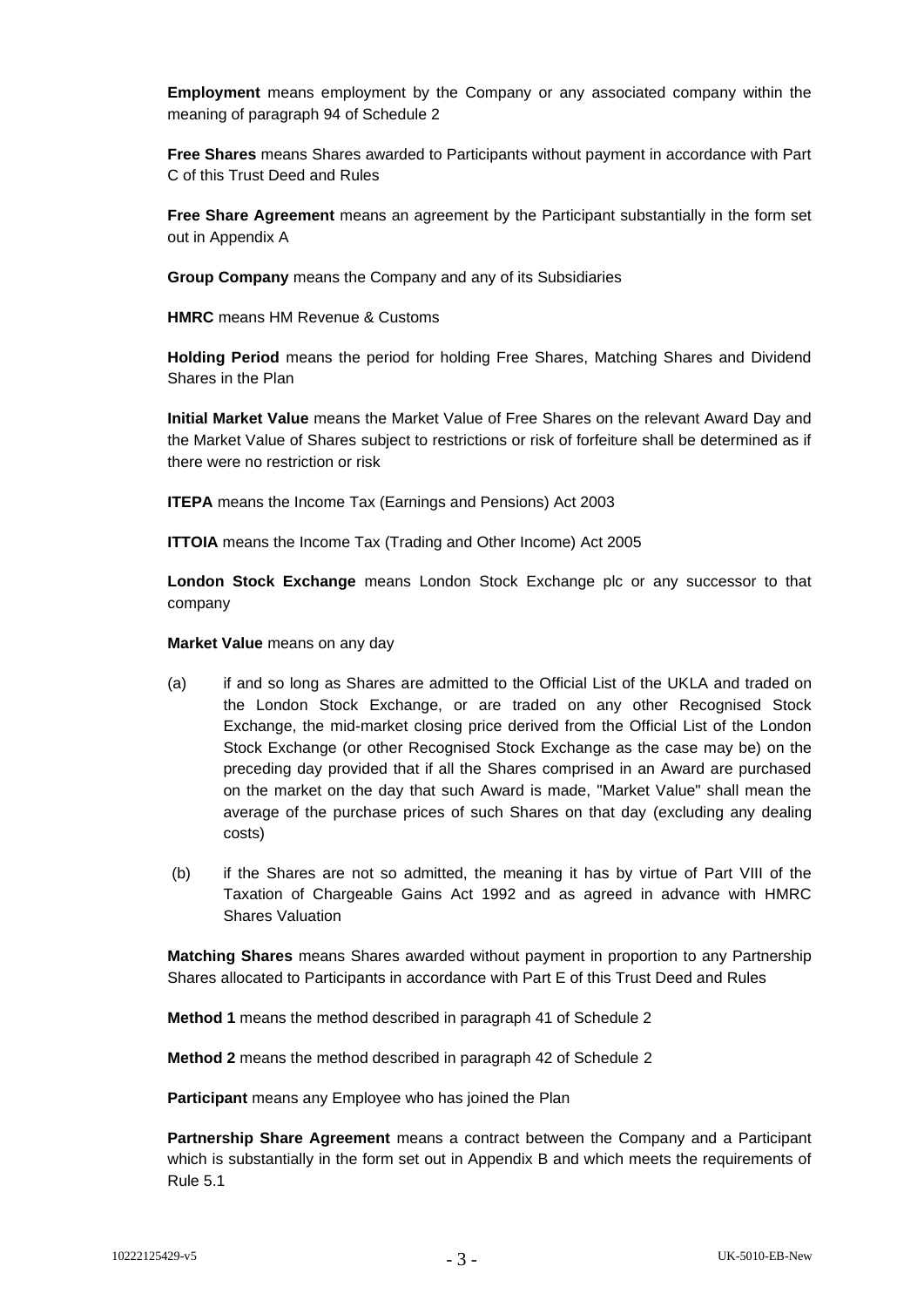**Partnership Shares** means Shares which the Trustees allocate to Participants in respect of their Contributions in accordance with Part D of this Trust Deed and Rules

**Performance Measures** means targets set by the Board from time to time, which meet the requirements of paragraph 39 of Schedule 2 and govern the availability, number or value of Free Shares to be awarded

**Plan** means the Provident Financial Share Incentive Plan 2022, as changed from time to time

**Plan Shares** mean the Shares awarded or allocated to Participants under the Plan

**Qualifying Company** means a "qualifying company" as that expression is defined in Paragraph 17 of Schedule 2

**Recognised Stock Exchange** has the meaning in section 1005 of the Taxes Act

**Reconstruction or Takeover** means a transaction affecting any Shares as described in paragraphs 37 and 86 of Schedule 2

**Salary** has the meaning in paragraph 43(4) of Schedule 2

**Schedule 2** means Schedule 2 to ITEPA

**Share** means a share in the capital of the Company which meets the requirements of part 4 of Schedule 2 and any security which forms part of any new holding referred to in paragraph 86 of Schedule 2

**Share Incentive Plan** means a share incentive plan for the purposes of Schedule 2 which has been established by the Company or a Connected company

**Subsidiary** means a body corporate which is a subsidiary of the Company (within the meaning of section 1159 of the Companies Act 2006) and of which the Company has Control

**Surplus Assets** means assets other than Shares which are held on the trusts of the Trust Deed and Rules by the Trustees and which are not allocated to a Participant of the Plan

**Taxes Act** means the Income Tax Act 2007

**Tax Year** means a year beginning on 6 April and ending on the following 5 April

**Trustees** means Yorkshire Building Society whose registered office is at Yorkshire House, Yorkshire Drive, Bradford, BD5 8LJ or the trustee for the time being of the Plan

**UKLA** means the Financial Conduct Authority in its capacity as the competent authority for the purposes of the Financial Services and Markets Act 2000 or any successor body

**Unawarded Shares** means Shares which are held on the trusts of the Trust Deed and Rules by the Trustees but which are not Plan Shares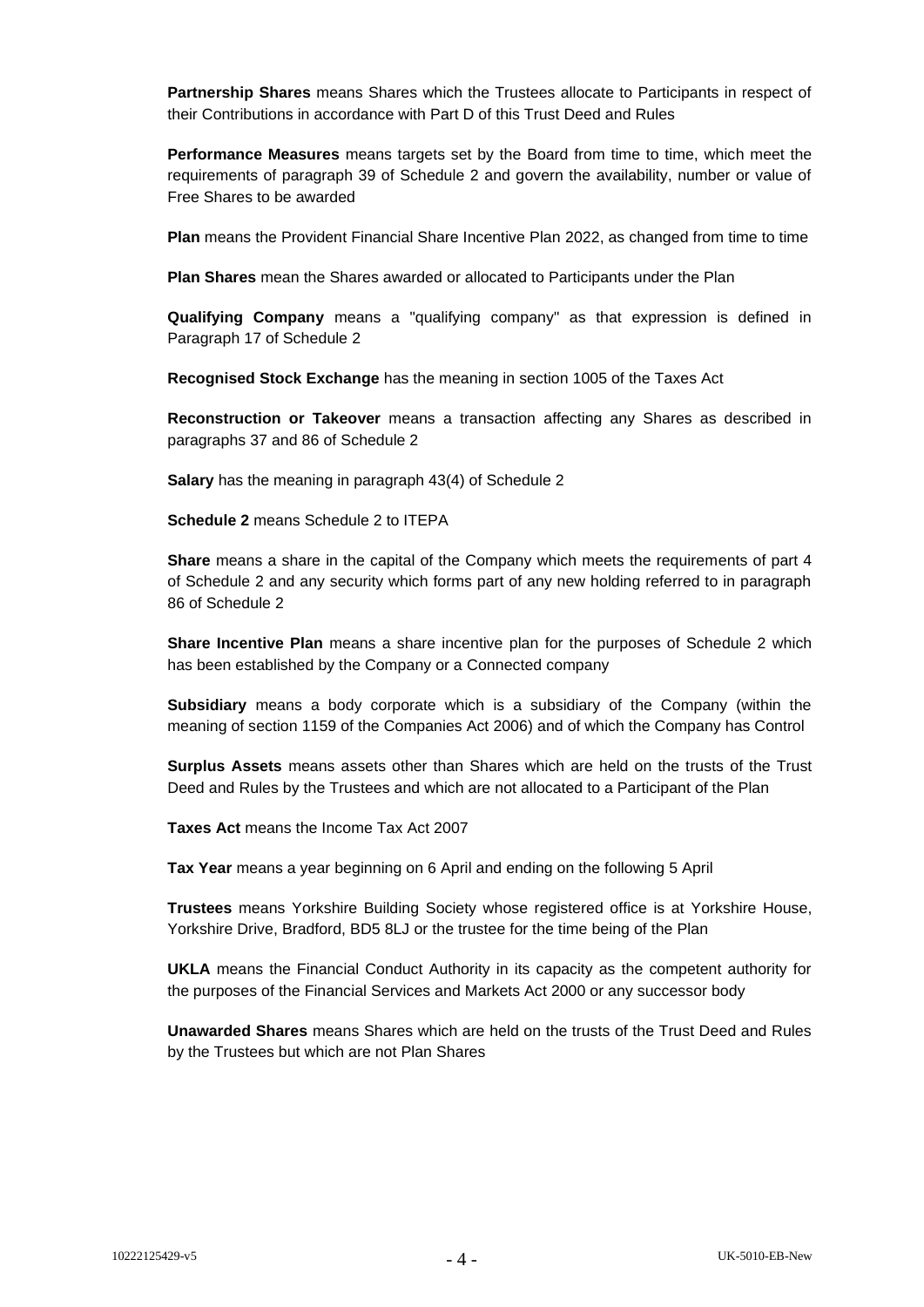# <span id="page-6-1"></span><span id="page-6-0"></span>**2 Operation of the Plan**

# 2.1 **Purpose of the Plan**

The purpose of the Plan is to help and encourage the holding of Shares by Participants or for their benefit through a share incentive plan.

The Trustees may achieve the purpose of the Plan by applying the capital and income of the Plan assets to or for the benefit of Participants as described in the Rules.

# 2.2 **Time of Operation**

Shares can only be awarded under the Plan between the Date of Approval and the 10th anniversary of the Date of Approval.

Free Shares will only be awarded within 42 days commencing on any of the following:

- (a) the Date of Approval;
- (b) the Dealing Day after the day on which the Company makes an announcement of its results for the preceding financial year, half-year or other period;
- (c) any day on which the Board resolves that exceptional circumstances exist which justify an award of Free Shares; and
- (d) any day on which changes to the legislation or regulations affecting share incentive plans under Schedule 2 are announced, effected or made.

If the Trustees cannot award Free Shares due to restrictions imposed by statute, order, regulation or directive, or by any share dealing code adopted by the Company, the Trustees may award Free Shares within 42 days after the lifting of such restrictions.

### <span id="page-6-2"></span>**3 Joining the Plan**

# 3.1 **Employees to be invited**

Subject to Rules [3.2](#page-6-3) and [3.3,](#page-7-0) whenever the Board decide to operate the Plan, they must invite all Employees who:

- (a) are UK resident taxpayers (within the meaning of paragraph 8(2) of Schedule 2); and
- (b) meet the requirements of Part 3 of Schedule 2 in relation to an award of Shares under the Plan, in particular that they are employees of a Qualifying Company throughout any qualifying period of service set under Rule [3.5.](#page-7-1)

They may also invite other Employees, provided that if there is a qualifying period of service, set under Rule [3.5,](#page-7-1) such other Employees meet that period of service.

### <span id="page-6-3"></span>3.2 **Prohibited invitations**

However, the Board must not invite or permit to participate any Employee if they participate in another Share Incentive Plan or would have so participated but for their failure to meet a performance target.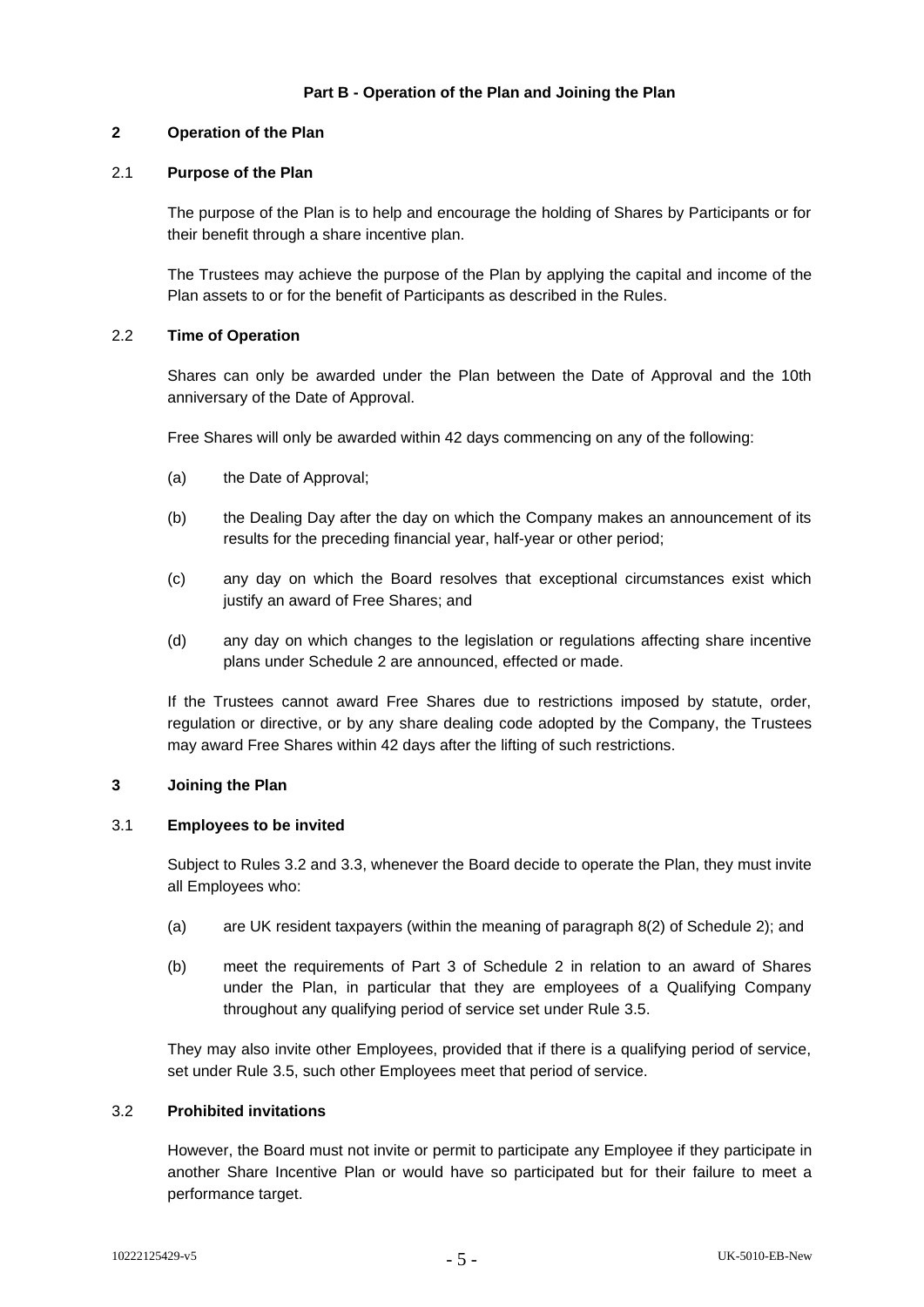For the purposes of this Rule [3.2](#page-6-3) and paragraph 71A of Schedule 2, the Trustees will maintain records of Participants who have participated in one or more other share incentive plans established by the Company or a connected company.

#### <span id="page-7-0"></span>3.3 **Free share invitations - Employees under notice**

The Board may decide not to invite Employees to participate in an award of Free Shares if they are under notice of termination of employment given or received.

#### 3.4 **Form of invitation and application**

The invitation and applications to join the Plan must be made in the form determined by the Board. This may include invitations and applications by writing or by email, internet (or other electronic means) or interactive voice response.

The invitation and the application form will, if applicable, specify:

- (a) whether for that operation of the Plan, Free Shares and/or Partnership Shares and Matching Shares (and where relevant, Dividend Shares) may be acquired;
- (b) whether any Performance Measures will apply in respect of any Free Shares;
- (c) the applicable Holding Period;
- (d) whether Free Shares and/or Matching Shares may be subject to forfeiture in accordance with Rules [4.4](#page-8-2) o[r 6.4;](#page-13-2) and
- (d) if Free Shares are available, Participants can opt-out of receiving Free Shares.

If Partnership Shares are available, the application form will comply with Rule [5.1.](#page-10-2)

#### <span id="page-7-1"></span>3.5 **Qualifying period of service**

The Board may set a qualifying period of service for any operation of the Plan, and if they do it must apply in relation to, and be the same for, all Employees.

If Free Shares are offered, the qualifying period of service must not be more than 18 months, ending with the Award Day of those Free Shares.

If Partnership Shares are offered, the qualifying period of service must not be more than 18 months ending with the start of Contributions.

### 3.6 **Submission of Application Forms**

Employees invited to participate in the Plan and who wish to do so, must submit the relevant application form within such period as may be specified by the Board in the invitation.

### 3.7 **Participation on the Same Terms**

Every Eligible Employee shall be invited to participate on the same terms. All who do participate shall do so on the same terms.

The Company may make an award of Free Shares to a Qualifying Employee by reference to their remuneration, length of service or hours worked. The basis upon which any award of Free Shares is so made will be explained in the invitation to participate in such award.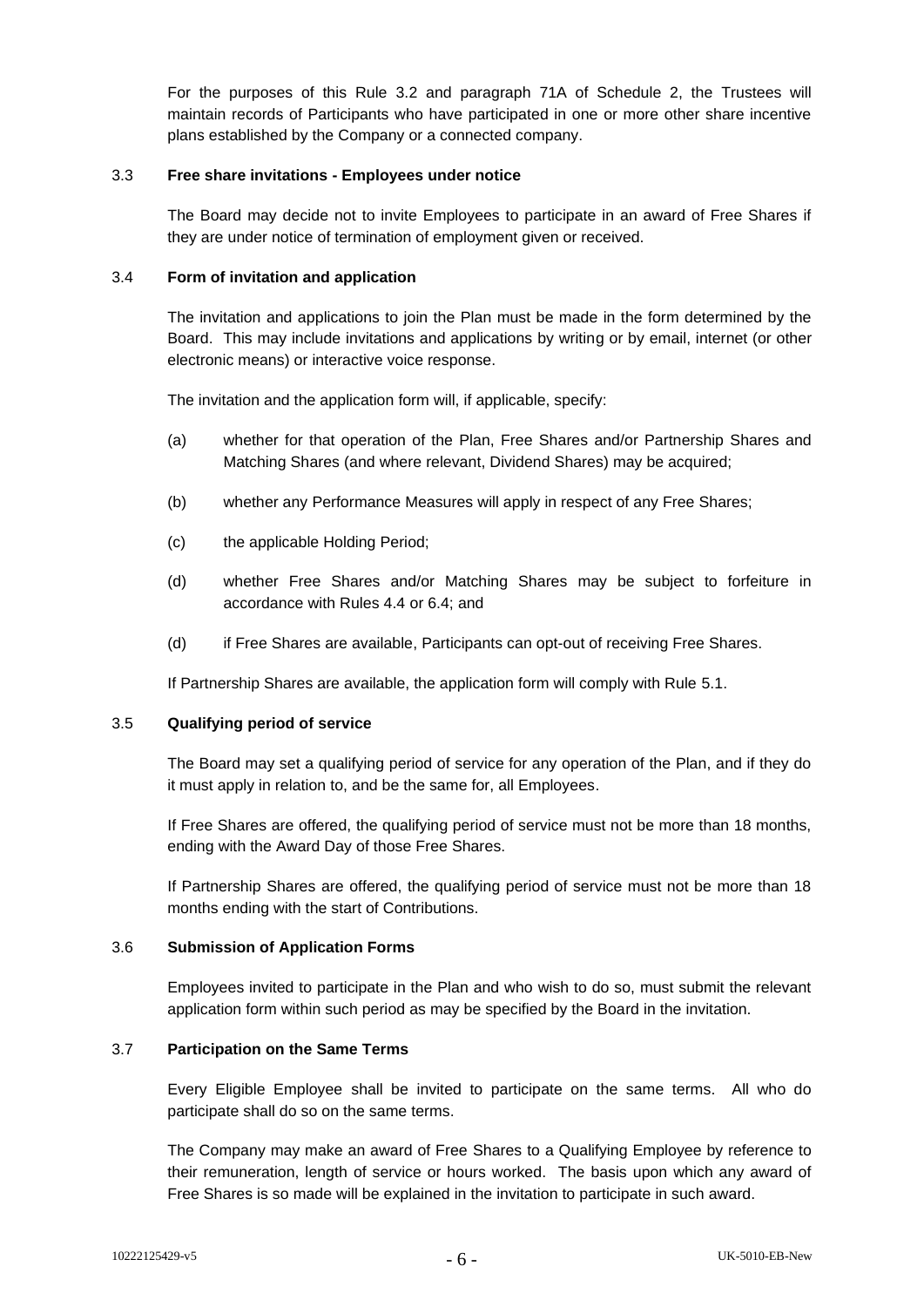# <span id="page-8-1"></span><span id="page-8-0"></span>**4 Free Shares**

# 4.1 **Limit**

If the Plan is operated to provide Free Shares, Free Shares awarded to each Employee participating in the Plan must not have an Initial Market Value of more than £3,600 in any tax year, or any greater or lesser amount specified for the purposes of paragraph 35(1) of Schedule 2. If an Employee participates in any other Share Incentive Plan, this limit shall apply as if the Plan and the other Share Incentive Plan(s) were one plan.

### <span id="page-8-3"></span>4.2 **Terms relating to Free Shares**

The Board will set the following:

- (a) the Award System for the operation of the Plan including any Performance Measures which apply, using either Method 1 or Method 2;
- <span id="page-8-4"></span>(b) the Holding Period, which must be at least three years but not more than five years beginning with the Award Day, must be the same for all Free Shares in an award and cannot be increased once that award has been made; and
- (c) any forfeiture provisions under Rule [4.4.](#page-8-2)

During the Holding Period set under this Rule [4.2,](#page-8-3) Rule [8.4](#page-17-2) applies in relation to the Free Shares.

The Free Share Agreement shall include the above terms set by the Board and details of any forfeiture under Rule [4.4.](#page-8-2)

### 4.3 **Notifying Participants of Performance Measures**

If Performance Measures apply to the availability, number or value of Free Shares, the Board will as soon as reasonably practicable, write and tell:

- (a) all Employees in general terms of the Performance Measures to be used to calculate the number of Free Shares awarded to each Participant. The Board may exclude from such notice any information if they reasonably consider that to disclose it would prejudice commercial confidentiality; and
- (b) each Participant about the Performance Measures which will be used to calculate the number or value of Free Shares awarded to them.

### <span id="page-8-2"></span>4.4 **Forfeiture of Free Shares**

The Board may decide that an award of Free Shares will be made on the basis that, if Participants leave Employment for a specified reason within a specified period (not exceeding three years from the Award Day), they will lose any right to receive Free Shares. The Trustee must inform the Participant of any decision made by the Board under this Rule [4.4](#page-8-2) in accordance with Rule [4.6\(b\)](#page-9-0) and must set out the specified reasons and the specified period applicable.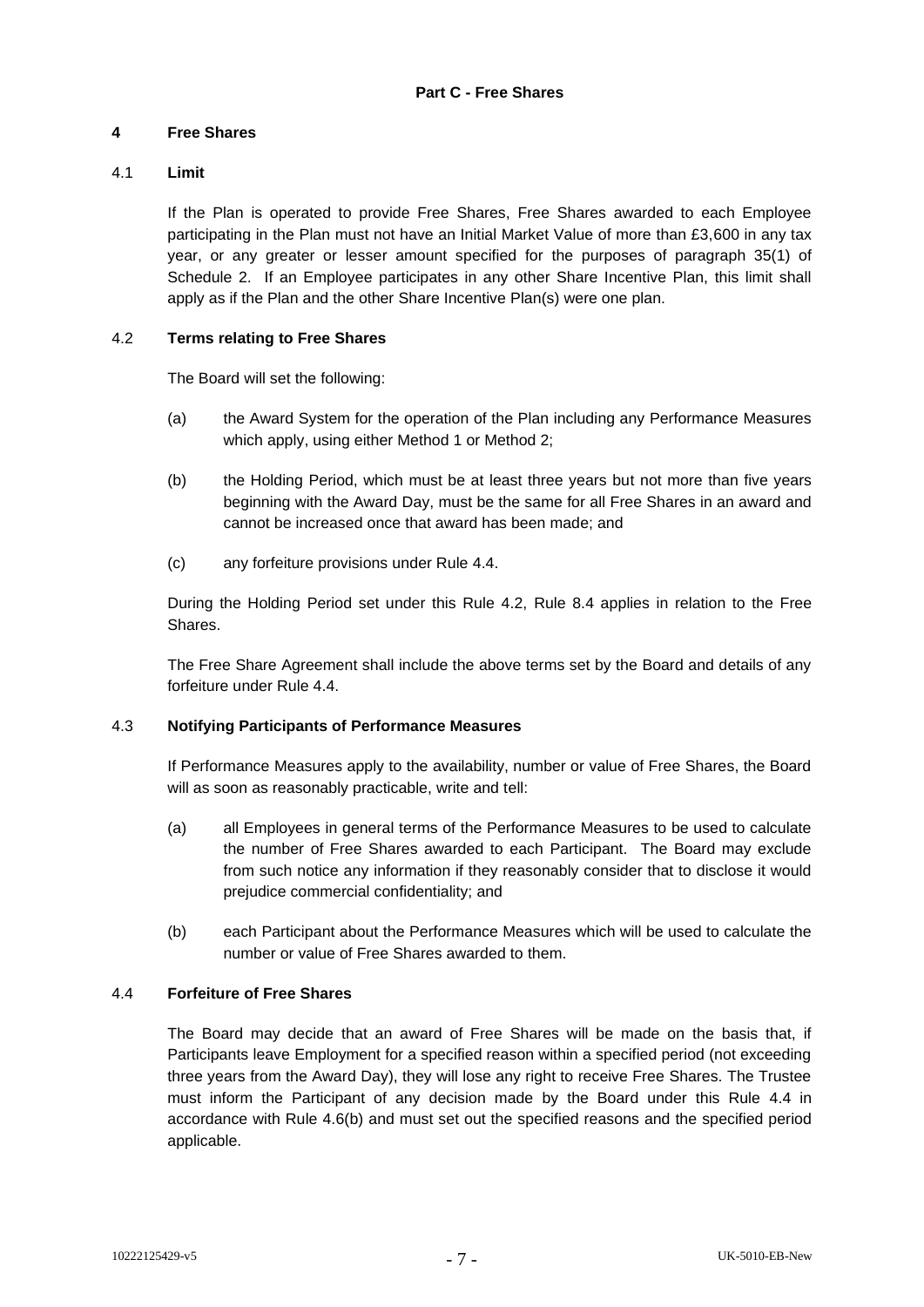# 4.5 **Payments by Constituent Companies and acquiring Shares**

The Board will notify each Constituent Company of the amount it is required to contribute in respect of an award of Free Shares. Each Constituent Company will pay this amount to the Trustees in accordance with the relevant notice and the Trustees will use the funds to purchase or subscribe for Shares, as agreed with the Board.

# 4.6 **Awards of Free Shares**

- (a) The Trustees shall award Free Shares to each Eligible Employee who has duly executed a Free Share Agreement on the basis set out in the Award System and any Performance Measures.
- <span id="page-9-0"></span>(b) As soon as practicable after the award of Free Shares, the Trustees will write and tell each Participant of the award. The Trustees will include in the notification the number and description of the Free Shares, details of any restrictions attaching to the Free Shares (including any restrictions imposed under Rule [4.4\)](#page-8-2), the Holding Period applying to the Free Shares and their Market Value on the Award Day.

# <span id="page-9-1"></span>4.7 **Additional Award Eligibility Requirement**

- (a) The Trustees shall not award Free Shares to an individual who is not an Employee on the Award Day. Free Shares will also not be awarded to Employees on the Award Day who are under notice of termination of employment either given or received.
- (b) Any award made in breach of Rule [4.7\(a\)](#page-9-1) will be void.

# 4.8 **Transfer of legal title**

After the end of the Holding Period, the Participant may at any time direct the Trustees to transfer legal title of Free Shares to them or as they may direct.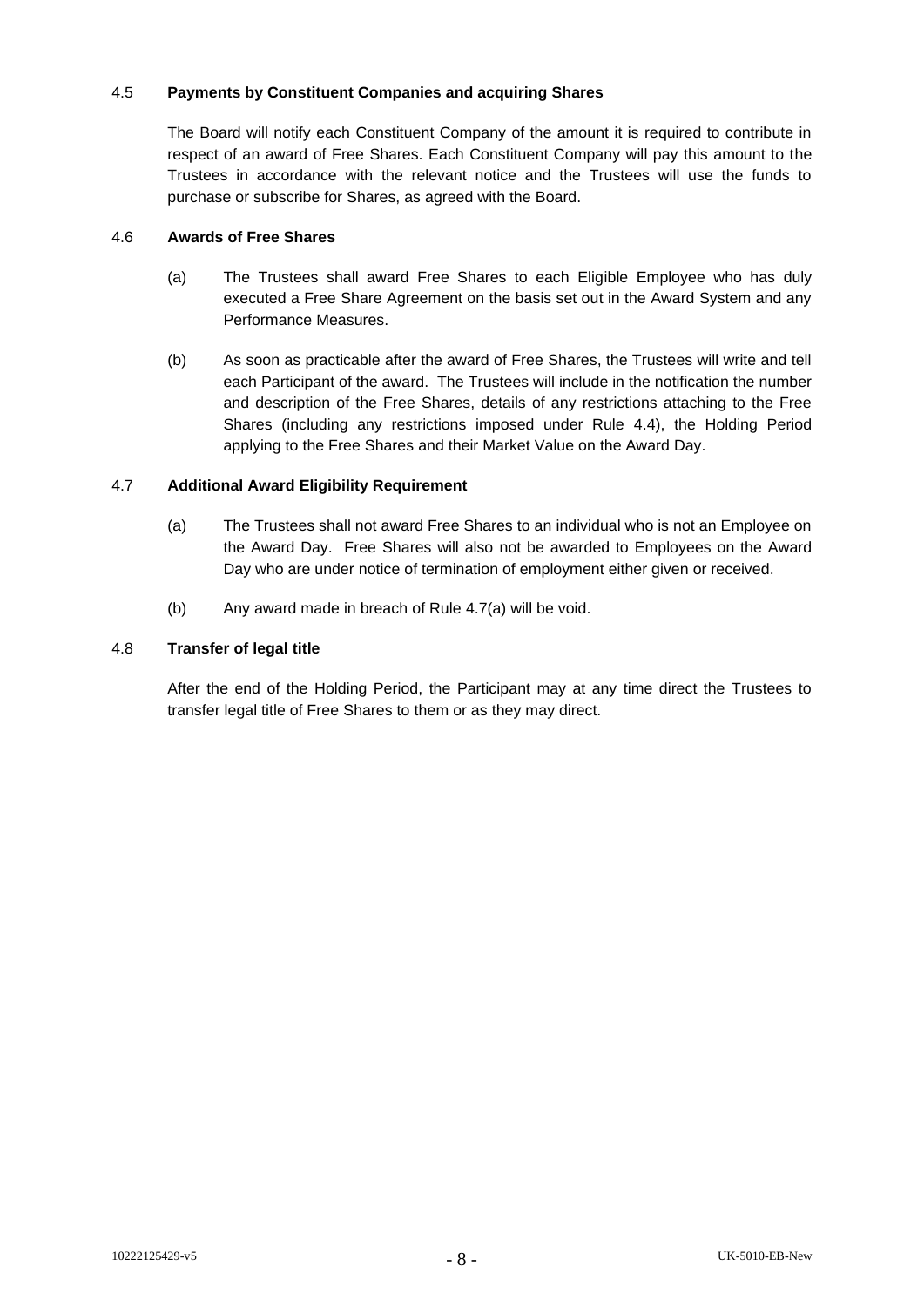# <span id="page-10-1"></span><span id="page-10-0"></span>**5 Partnership Shares**

# <span id="page-10-2"></span>5.1 **Application for Partnership Shares**

If the Plan is operated to provide Partnership Shares, the Company shall invite all Eligible Employees to participate. These Eligible Employees who have been invited to participate must complete the relevant section of the Partnership Share Agreement in order to become a Participant.

The Partnership Share Agreement must satisfy the requirements of Part 6 of Schedule 2 and will include the notice required under paragraph 48 of Schedule 2.

### 5.2 **Amount of Contributions**

The Board shall determine the maximum Contribution which will apply in relation to that operation of the Plan which, including any Contributions to any other Share Incentive Plan, will not be more than the lower of:

- (a) 10% of the Salary from which the deduction is made; or
- (b) £1,800 in any Tax Year; or
- (c) any other percentage or amount specified for the purposes of paragraph 46 of Schedule 2 from time to time.

If Contributions exceed these limits, the excess amount will be repaid to the relevant Employees as soon as practicable, after deducting any income tax and national insurance contributions due.

### 5.3 **Minimum Contribution**

The Board may set from time to time a minimum amount (being not more than  $£10$ ) for Contributions in any month. If there is such a minimum amount, it will be set out in the Partnership Share Agreement.

### 5.4 **Limit on Partnership Shares**

The Board may set from time to time a limit on the number of Shares which may be acquired as Partnership Shares. If there is such a limit, it will be set out in the Partnership Share Agreement.

### 5.5 **Scaling down**

If there is a limit on the number of Shares which may be acquired as Partnership Shares and the Contributions set out in the application forms exceed that number, the Board will scale down applications by taking any one or more of the following steps in turn:

- (a) reduce the excess of Contributions over any set minimum amount for Contributions proportionately; then
- (b) reduce all monthly Contributions to any set minimum amount for Contributions; then
- (c) select applications to contribute the minimum amount for Contributions by lot.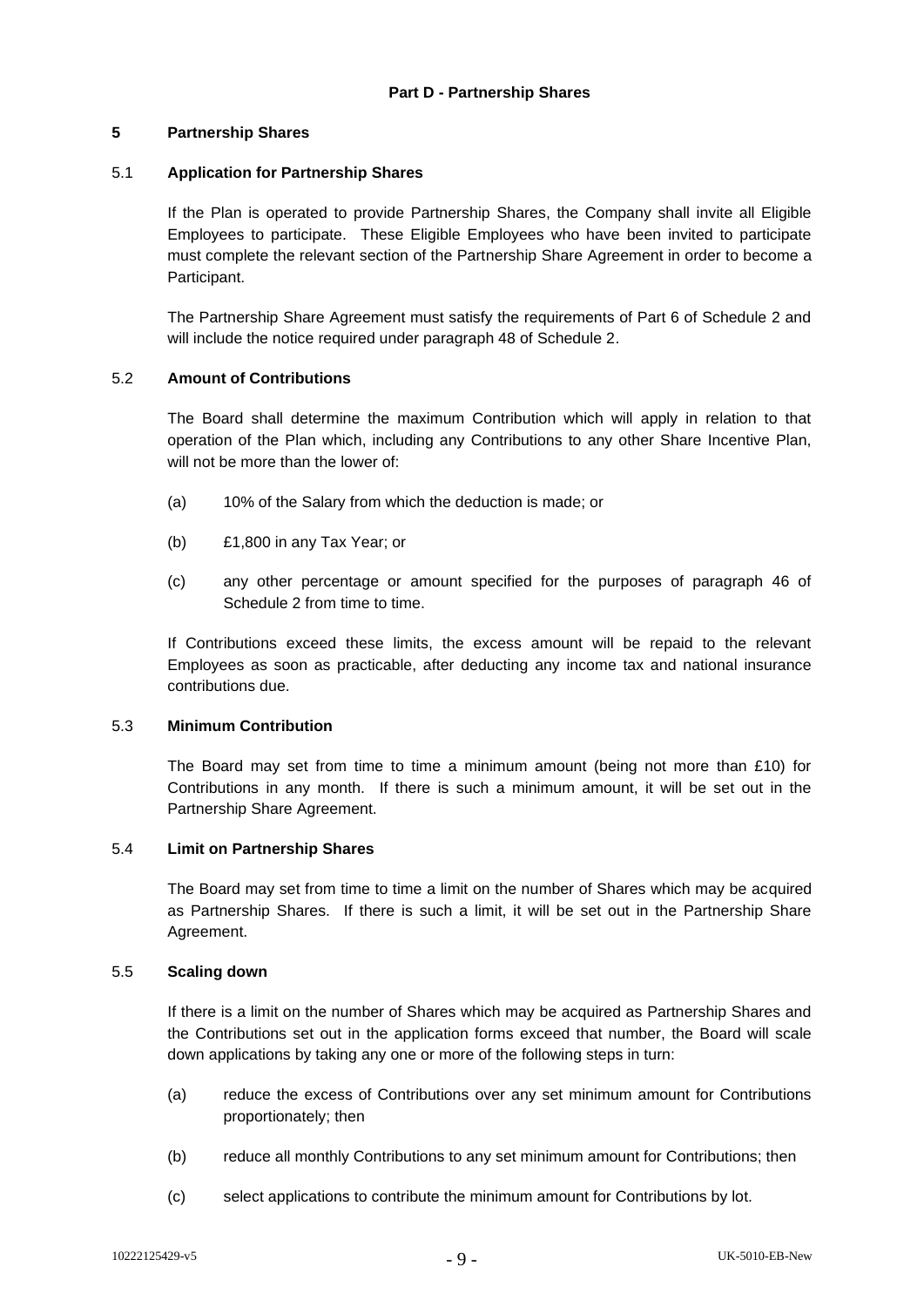The Board will notify the relevant Participants of the scaling down and their application forms will be deemed changed or withdrawn as the case may be.

### 5.6 **Holding Contributions**

The Participants' Contributions will be transferred to the Trustees as soon as practicable. The Trustees will hold the Contributions in an account with:

- (a) a person falling within section 991(2)(b) Income Tax Act 2007; or
- (b) a building society.

The account may, but need not, pay interest on the Contributions held. If it does, the Trustees must account to each Participant for the interest earned on their Contributions.

Any Trustee which is a bank or building society shall, notwithstanding any benefit which may accrue to it as a result, itself be entitled to hold Participants' Contributions in a designated account in its capacity as a bank or building society and not be obliged to account for any resultant profit.

#### <span id="page-11-0"></span>5.7 **Repayment of Contributions**

The Trustees must pay to a Participant any Contributions it holds on trust for that Participant under these Rules (after deducting any income tax and national insurance contributions due) together with any interest if before acquiring Partnership Shares on behalf of the Participant they receive a termination notice under Rule [16.1.](#page-27-2)

#### 5.8 **Excess Contributions**

If the Participant has agreed when completing the Partnership Share Agreement, the Trustees may carry forward and add to the amount of the next Contribution any Contributions not used to acquire Partnership Shares. If there is no such agreement, the Trustees must pay the excess to the Participant as soon as practicable after deducting any income tax and national insurance contributions due.

#### 5.9

#### 5.10 **Stopping and re-starting Contributions**

A Participant may give written notice to the Company to stop making Contributions. They may also give written notice to the Company at any time that they wish Contributions to restart, but they may not make up any missed Contributions.

The Company will arrange for Contributions to stop within 30 days of receiving the notice unless the notice specifies a later date. The Company will arrange for Contributions to restart by the next due date for Contributions which is more than 30 days after receipt of the notice to re-start.

#### 5.11 **Varying Contributions**

A Participant may vary their Contributions with the agreement of the Company.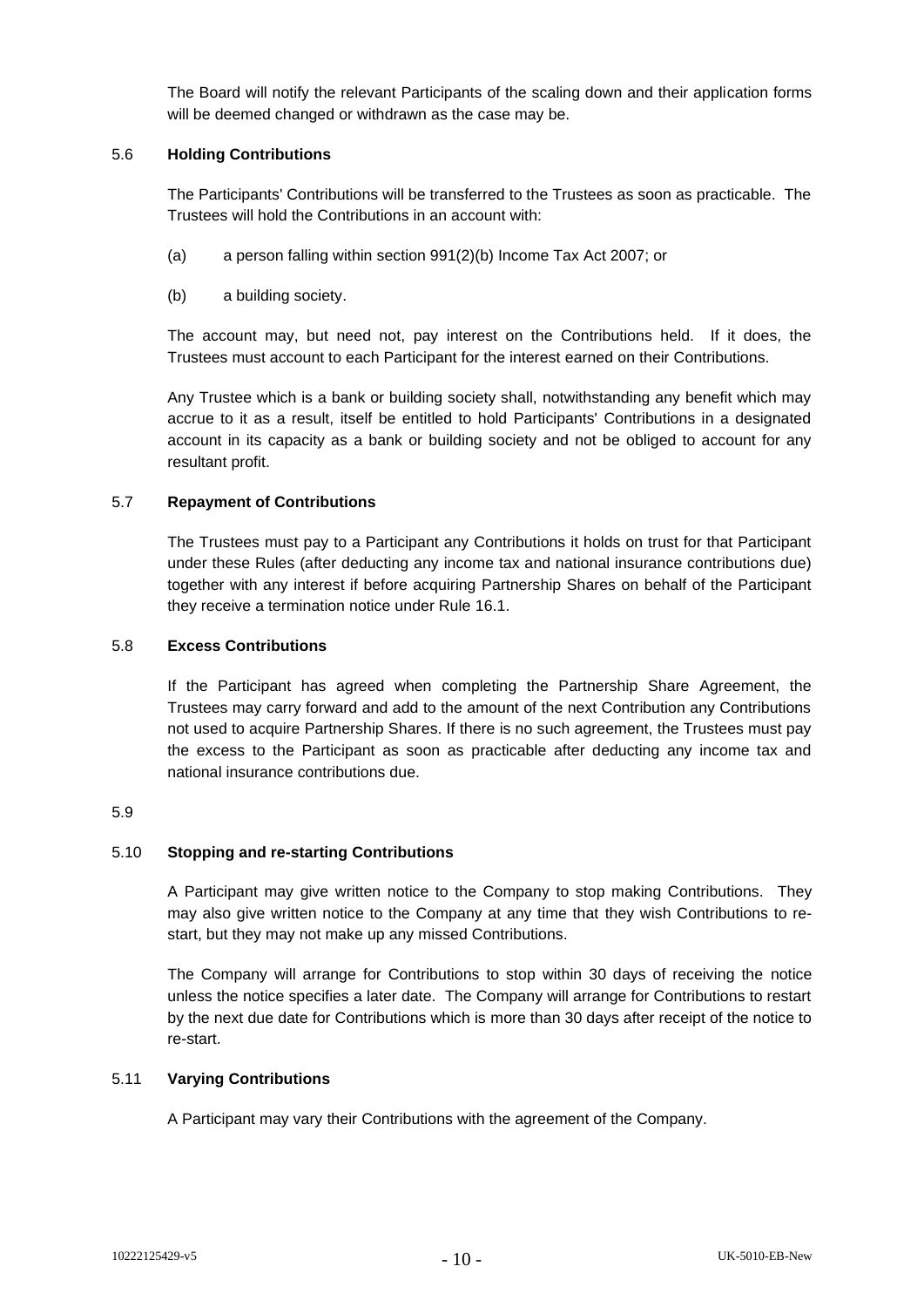#### 5.12 **Withdrawal from agreement to make Contributions**

A Participant may at any time withdraw from the agreement to make Contributions made at the time of joining the Plan and ask for the return of any Contributions which have not been used to acquire Partnership Shares by giving written notice to the Company. The Participant will be treated as having stopped Contributions 30 days after the receipt of the notice, unless a later date is specified in the notice. The Trustees must pay to the Participant any Contributions they hold as soon as practicable (after deducting any income tax and national insurance contributions due) together with any interest if payable. Any Partnership Shares already allocated will not cease to be subject to the Plan as a result of such a withdrawal.

#### <span id="page-12-0"></span>5.13 **Allocating shares**

- (a) The Trustees must allocate Partnership Shares to the Participants on an Acquisition Day set by the Trustees. This date must be not later than 30 days after the last day on which the relevant deduction of Contributions takes place.
- (b) The number of Shares allocated to each Participant shall be that number equal to the relevant Contributions of that Participant divided by the Market Value of the Shares on the Acquisition Day.
- (c) All Shares must be allocated on the same date.

#### 5.14 **Additional Allocation Eligibility Requirement**

The Trustees will not allocate Partnership Shares to an individual who is not an Employee at the time the related Contributions are deducted.

Rule [9.1](#page-19-1) applies if an Employee leaves Employment before the Acquisition Day for an award of Partnership Shares.

#### 5.15 **Notification by Trustees**

As soon as reasonably practicable after the Trustees have allocated Partnership Shares to a Participant, the Trustees will notify that Participant in writing. The Trustees will set out the number and description of the Partnership Shares, the amount of Contributions used to acquire the Shares and the Market Value which was used to calculate the number of Partnership Shares allocated in accordance with Rule [5.13.](#page-12-0)

#### 5.16 **Access to Partnership Shares**

A Participant may, at any time, take out of the Plan any Partnership Shares allocated to them. This is subject to any income tax and national insurance due and Rule [6.4.](#page-13-2)

Partnership Shares must not be subject to any provision for forfeiture.

A Participant may at any time direct the Trustees to transfer the legal title of the Partnership Shares to them or as they may direct.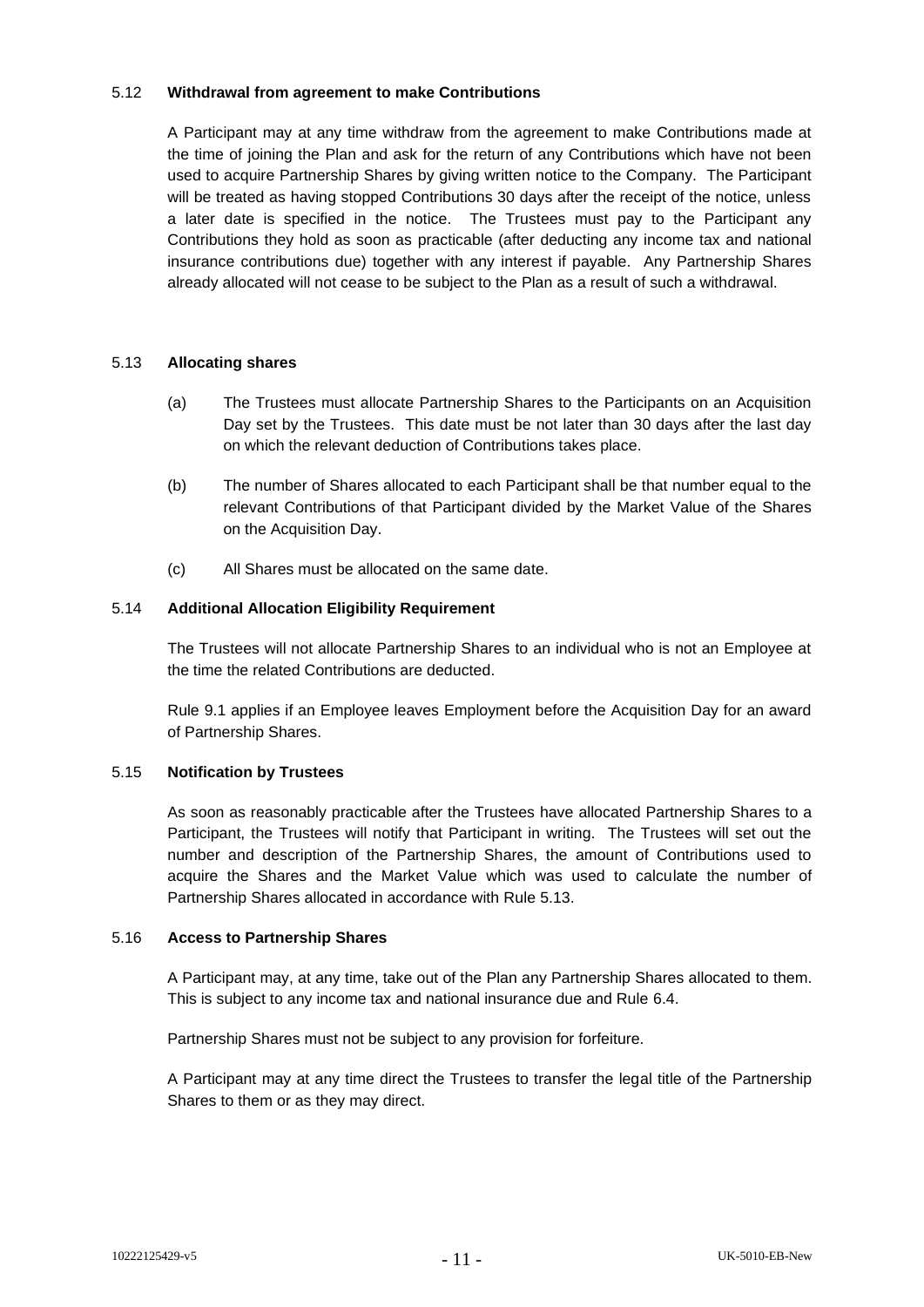# <span id="page-13-1"></span><span id="page-13-0"></span>**6 Matching Shares**

# 6.1 **Ratio of Matching Shares to Partnership Shares**

If the Plan is operated to provide Matching Shares, a Participant who is allocated Partnership Shares is entitled to an award of Matching Shares. The Board will set the ratio of Matching Shares to Partnership Shares from time to time and the ratio which applies will be set out in the Partnership Share Agreement. The same ratio must apply to all those who participate in the related allocation of Partnership Shares.

The ratio cannot exceed the ratio specified in paragraph 60 of Schedule 2, which is currently two Matching Shares to one Partnership Share.

The ratio may change in the circumstances set out in the Partnership Share Agreement. The Board will write and tell Participants if the ratio changes, before the allocation of the related Partnership Shares.

### 6.2 **Rights and restrictions**

Matching Shares must be shares of the same class and carry the same rights as the Partnership Shares to which they relate.

Rules [4.2\(b\)](#page-8-4) and [8.4](#page-17-2) apply to the award of Matching Shares.

### 6.3 **Payments by Constituent Companies and acquiring Shares**

The Board will notify each Constituent Company of the amount it is required to contribute in relation to Matching Shares. Each Constituent Company will pay this amount to the Trustees and the Trustees will immediately use the funds to purchase or subscribe for Shares as agreed with the Board.

### <span id="page-13-3"></span><span id="page-13-2"></span>6.4 **Forfeiture of Matching Shares**

- (a) The Board may decide that an award of Matching Shares will be made on the basis that if a Participant leaves Employment for a specified reason or takes the Matching Shares out of the Plan (other than in specified circumstances) within a specified period (not exceeding three years from the Award Day) they will lose any right to receive Matching Shares. The Trustee must inform the Participant of any decision made by the Board under this Rule [6.4\(a\)](#page-13-3) in accordance with Rule [6.6](#page-14-0) and must set out the specified reasons, the specified circumstances and the specified period applicable.
- <span id="page-13-4"></span>(b) The Board may also decide that an award of Matching Shares will be made on the basis that a Participant who takes out of the Plan the Partnership Shares in respect of which the Matching Shares were awarded (other than in specified circumstances) within a specified period (not exceeding three years from the Award Day) will not be entitled to any Matching Shares in respect of those Partnership Shares. The Trustee must inform the Participant of any decision made by the Board under this Rule [6.4\(b\)](#page-13-4) in accordance with Rule [6.6](#page-14-0) and must set out the specified reasons, the specified circumstances and the specified period applicable.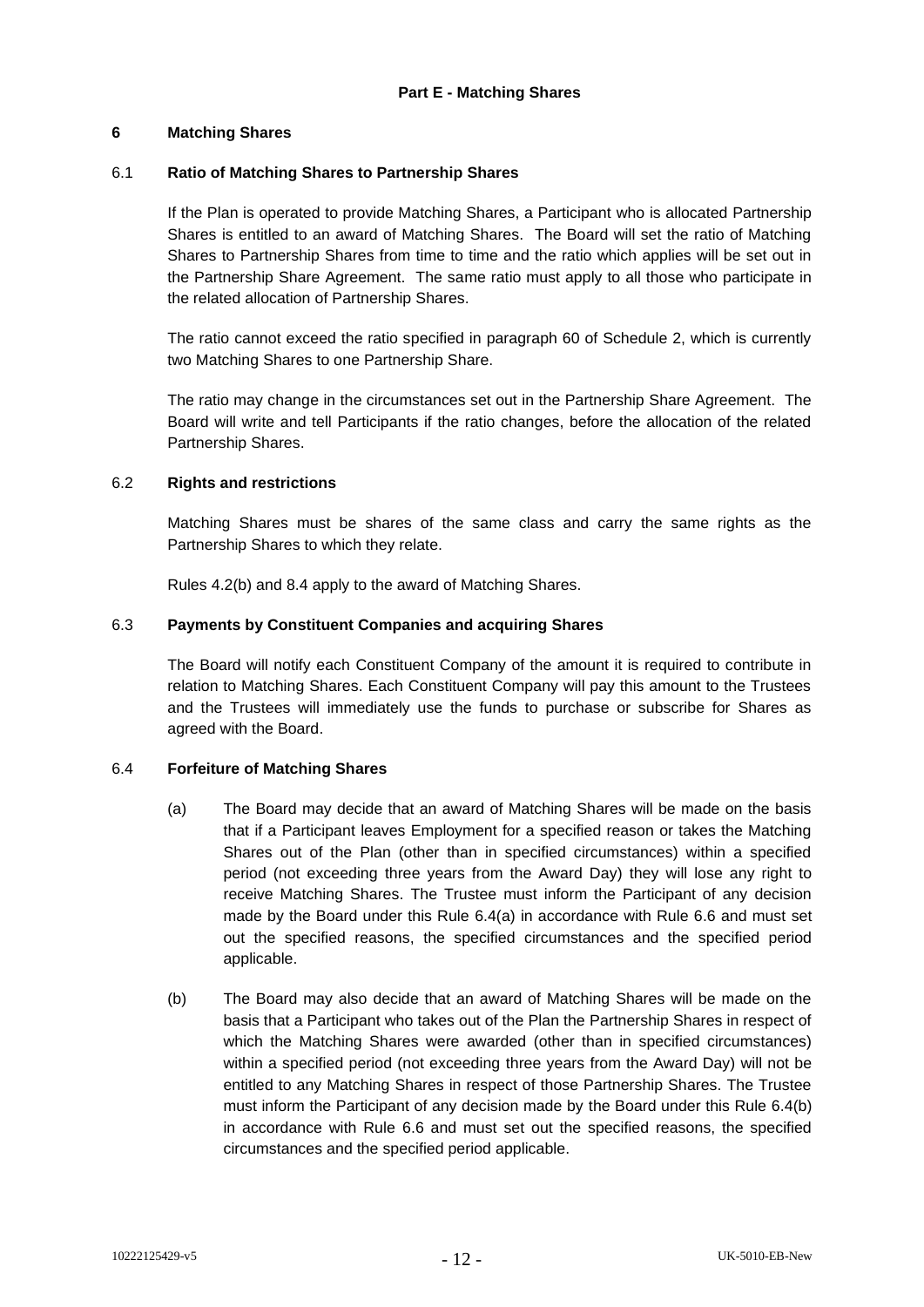### 6.5 **Awards of Matching Shares**

The Trustees will award Matching Shares to each Participant on the same basis and as set out in the Partnership Share Agreement. The Trustees will award Matching Shares on the same day as they allocate the related Partnership Shares to the Participant.

However, the Board may decide to operate the Plan on the basis that if any Partnership Shares allocated are not sufficient to result in the award of a Matching Share on the same day, the match will be made when sufficient Partnership Shares have been allocated.

# <span id="page-14-0"></span>6.6 **Notification of Awards**

As soon as practicable after the award of Matching Shares, the Trustees will write and tell each Participant of the award. The Trustees will include in the notification the number and description of the Matching Shares, details of any restrictions attaching to the Matching Shares (including any restrictions imposed under Rule [6.4\)](#page-13-2), the Holding Period applying to the Matching Shares and their Market Value on the Award Day.

#### 6.7 **Transfer of legal title**

After the end of the Holding Period, the Participant may at any time direct the Trustees to transfer legal title of Matching Shares to them or as they may direct.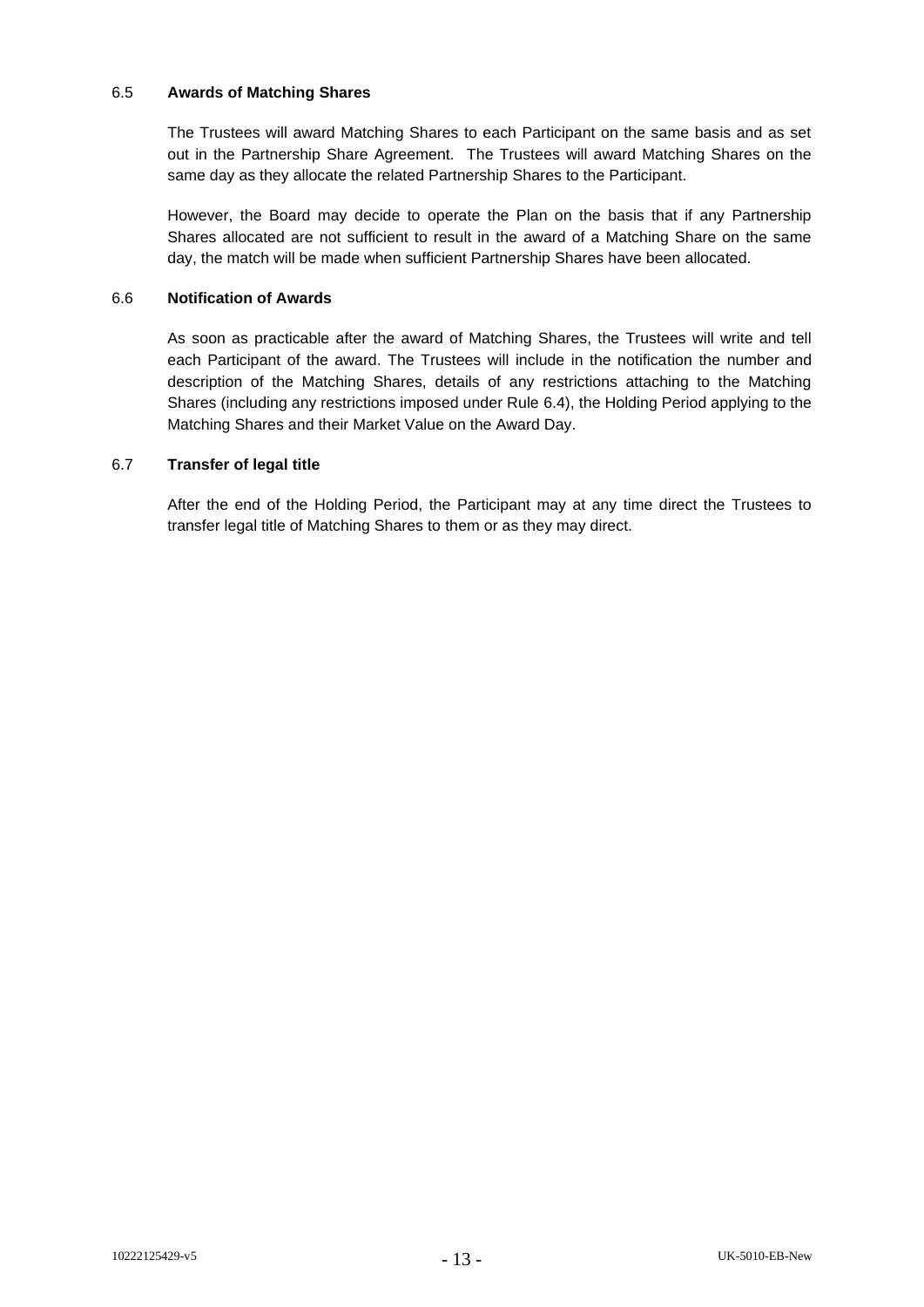# <span id="page-15-1"></span><span id="page-15-0"></span>**7 Dividends**

### <span id="page-15-7"></span>7.1 **Dividend Shares**

The Board may, from time to time, direct that instead of Participants receiving cash dividends:

- <span id="page-15-2"></span>(a) the Trustees must re-invest some or all of the cash dividends they receive in respect of Plan Shares in additional Shares to be held on behalf of Participants; or
- (b) the Trustees must re-invest some or all of the cash dividends as set out in Rule [7.1\(a\)](#page-15-2) but only in respect of Plan Shares of Participants who have chosen this by completing the relevant section on the application form.

Any such direction from the Board must set out the amount of the cash dividends to be applied or how that amount is to be determined. If the Board has not made such decisions, or to the extent that the cash dividends exceed the limit set, the Trustees must pay over cash dividends to the relevant Participant as soon as practicable.

In calculating the limit, the Trustees must take into account any dividends reinvested under any other Share Incentive Plan.

#### <span id="page-15-6"></span><span id="page-15-3"></span>7.2 **Allocating Dividend Shares**

- (a) If all the Dividend Shares to be allocated to Employees on any occasion are purchased by the Trustees on the date of allocation to the Employees and provided the company whose shares are being allocated is quoted on the Daily Official List of the London Stock Exchange or any other Recognised Stock Exchange, then the number of Dividend Shares allocated to each Participant will be calculated using the average price actually paid by the Trustees for the Shares.
- <span id="page-15-4"></span>(b) If all the Dividend Shares to be allocated to Employees on any occasion are not purchased by the Trustees on the date of allocation then the number of Dividend Shares allocated to each Participant will be calculated using the Market Value on the date of allocation.
- (c) Dividend Shares must be allocated on or before a date set by the Trustees. This date must be no later than 30 days after the date they receive the cash dividend.

All the Dividend Shares must be allocated on the same date. In allocating Shares, the Trustees must treat Participants fairly and equally.

### <span id="page-15-5"></span>7.3 **Cash dividends carried forward and paid**

The Trustees may retain, carry forward and add to the amount of the next cash dividend to be reinvested the amount of any cash dividend which is not sufficient for the allocation of one or more Dividend Shares. The Trustees must keep these amounts separately identifiable and amounts derived from an earlier cash dividend are treated as reinvested before an amount derived from a later cash dividend.

The Trustees must pay to the Participant, as soon as practicable, any cash amounts referred to above:

(a) if the Participant ceases to be in Employment; or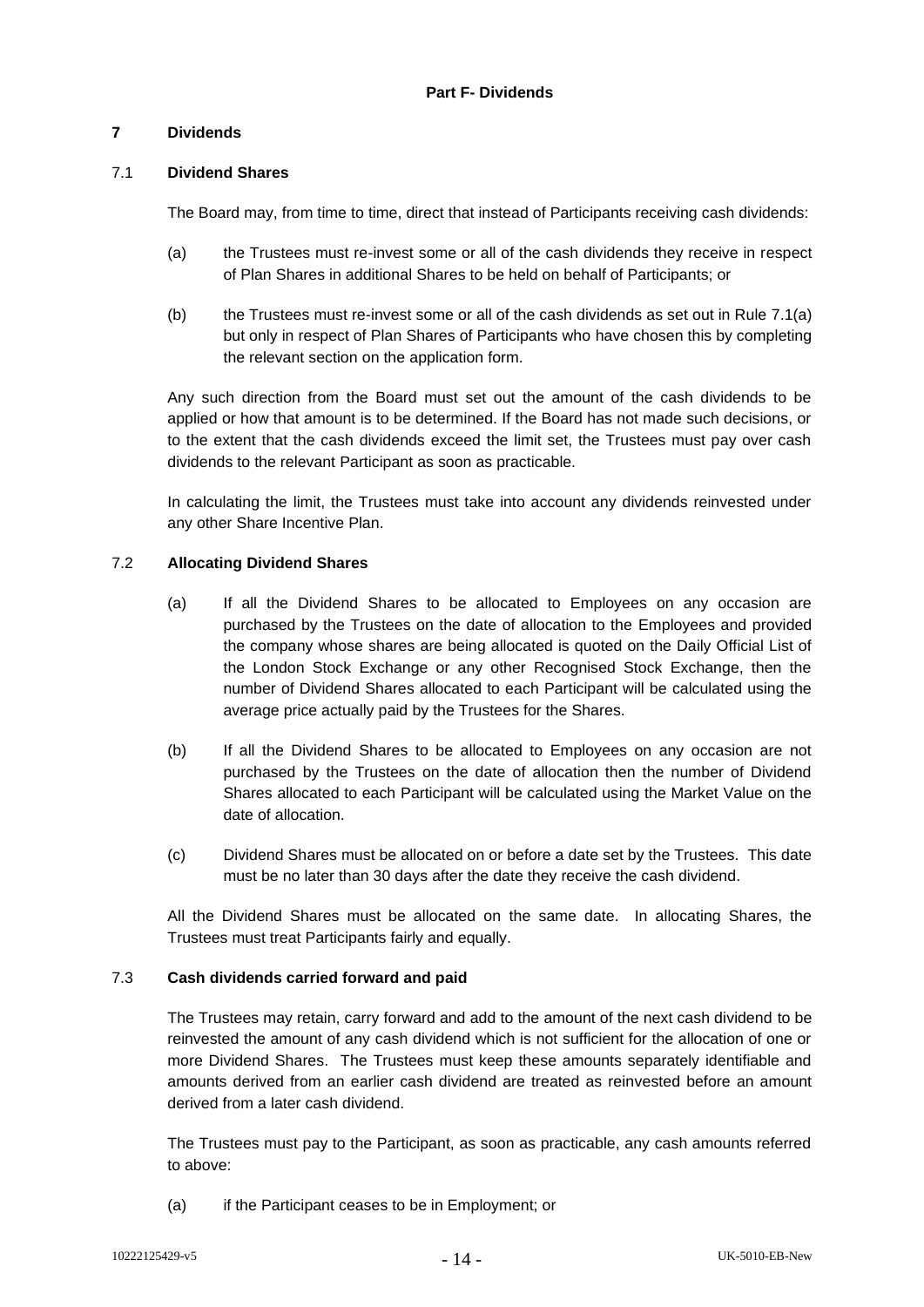(b) if the Trustees receive a termination notice under Rule [16.1.](#page-27-2)

When making the payment, the Trustees will supply to the Participant the information referred to in paragraph 80(4) of Schedule 2.

### 7.4 **Notification**

As soon as practicable after the Trustees have allocated any Dividend Shares to a Participant the Trustees will notify the Participant in writing. The Trustees will set out the number and description of those Dividend Shares, the Market Value which was used to calculate the number of Dividend Shares allocated in accordance with Rule [7.2\(a\)](#page-15-3) or [7.2\(b\),](#page-15-4) the Holding Period and any cash dividends carried forward as described in Rule [7.3.](#page-15-5)

#### 7.5 **Rights and restrictions**

Dividend Shares must be shares of the same class and carry the same rights as the Shares in respect of which the dividend is paid. They must not be subject to any forfeiture.

Rule [4.2\(b\)](#page-8-4) applies to Dividend Shares but the Holding Period must be 3 years starting on the date the Trustees allocated the Dividend Shares as described in Rule [7.2.](#page-15-6) Rule [8.4](#page-17-2) also applies to Dividend Shares.

#### 7.6 **Transfer of legal title**

After the end of the Holding Period the Participant may at any time direct the Trustees to transfer the legal title of Dividend Shares to them or as they may direct.

#### 7.7 **Other dividends**

Cash dividends payable in respect of Plan Shares and not reinvested in Dividend Shares (because they exceed any limit set out in Rule [7.1](#page-15-7) or for any other reason) will belong to the relevant Participant. The Trustees will pay those dividends to the Participant as soon as practicable after receipt.

The Trustees are not required to pay a Participant any interest earned on any dividend to which the Participant is entitled.

#### 7.8 **Scrip dividends**

The Trustees may receive, following a direction from the Participant, Shares credited as fully paid in whole or in part instead of a cash dividend (a **scrip dividend**). These Shares will not form part of the Participant's Plan Shares. The Trustees will take all reasonable steps to transfer such Shares to the Participant.

#### 7.9 **Notice of any foreign tax deducted after dividend paid**

Where any foreign cash dividend is received in respect of Plan Shares held on behalf of a Participant, the Trustees shall give the Participant notice of the amount of any foreign tax deducted from the dividend before it was paid.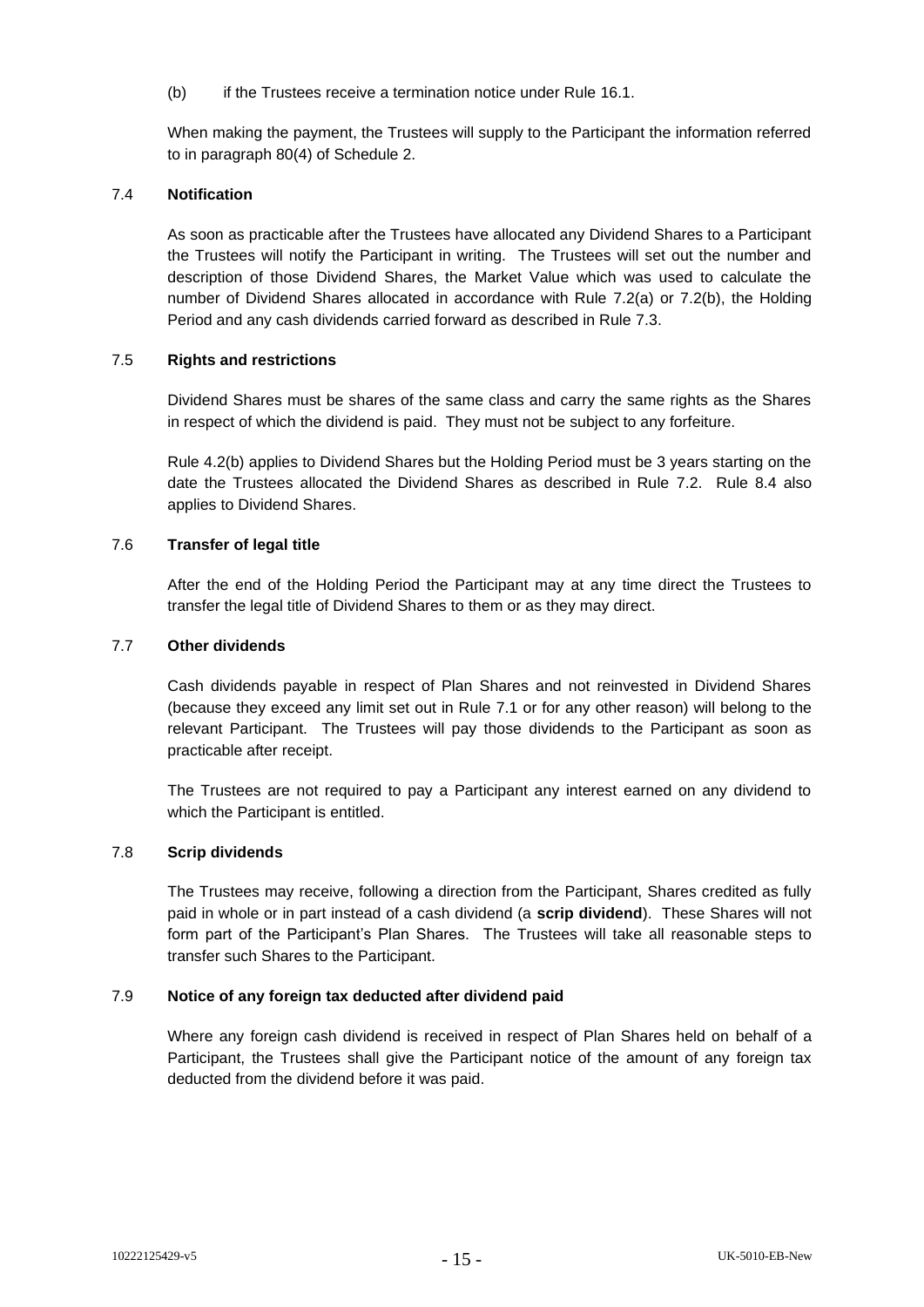# <span id="page-17-1"></span><span id="page-17-0"></span>**8 General rules about Shares**

# 8.1 **Listing**

If and so long as Shares are admitted to listing on the Official List of the UKLA and to dealing on the London Stock Exchange or any other Recognised Stock Exchange, the Company will, where relevant, apply for listing of any Shares subscribed under the Plan as soon as practicable after their allotment.

# 8.2 **Rights**

Shares issued on subscription, will rank equally in all respects with the Shares in issue. However, the Board may determine that they will not rank equally in all respects for any dividends or other distributions payable or made in respect of a period beginning before their date of issue. Where Shares are transferred, they will have the benefit of all rights attaching to the Shares by reference to a record date on or after the date on which they are allocated or awarded.

The Trustees may award Shares, a proportion of which will rank for dividend or other right by reference to a record date preceding the relevant Award Day and a proportion of which will not. If this happens, the Trustees will award the Shares to each Participant, as far as practicable, in those same proportions.

### 8.3 **Acquisition of Shares**

The Company may, from time to time, ask the Trustees to acquire any number of Shares specified by it for award or allocation to Participants on a later operation of the Plan. If the Trustees agree to acquire Shares, the Company will ensure that the Trustees have sufficient funds to do so. The Trustees may also acquire Shares at any other time if they have sufficient funds to do so. These Shares must satisfy the conditions specified in part 4 of Schedule 2. Before any such Shares are awarded or allocated under the Plan, they will be held on general trust for the purposes of the Plan provided that the Trustees shall have power at their absolute discretion (but having regard to the rules against perpetuities) to transfer any such Shares to the trustee of another trust, even if persons who are not Participants may thereby be benefited, so long as the other trust is a trust for the benefit of employees to which section 86 of the Inheritance Tax Act 1984 applies and its beneficial class is defined by reference to Employment.

### <span id="page-17-2"></span>8.4 **Restrictions on disposals of Shares**

The Participant must permit the Trustees to retain their Free Shares, Matching Shares and Dividend Shares throughout the Holding Period. They cannot assign, charge or otherwise dispose of their beneficial interests in the Shares in any way during this period, except in the circumstances in paragraph 36(4) of Schedule 2.

### <span id="page-17-3"></span>8.5 **The 10% in 10 years limit**

The number of Shares which may be allocated, as defined in Rule [8.7](#page-18-0) under the Plan on any day shall not, when added to the aggregate of the number of Shares which have been allocated in the previous 10 years under the Plan and any other Employees' Share Scheme adopted by the Company, exceed that number of Shares that represents 10% of the ordinary share capital of the Company in issue immediately prior to that day.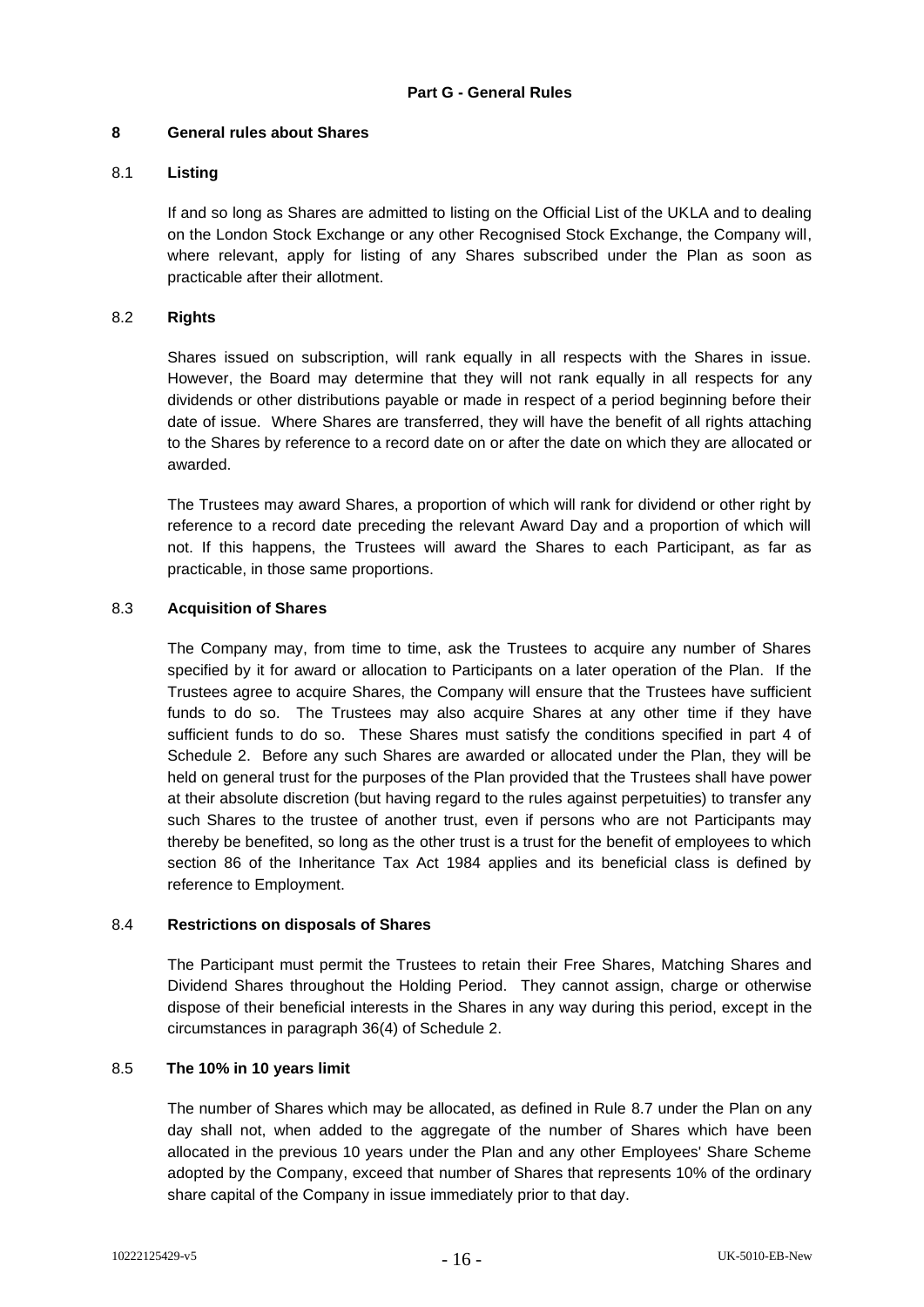### 8.6 **Exclusions from the limits**

In calculating the limit in Rule [8.5,](#page-17-3) any Shares where the right to acquire them was released or lapsed without being exercised will be disregarded. Partnership shares awarded under any share incentive plan operated by the Company under Schedule 2 of ITEPA will also be disregarded*.* 

#### <span id="page-18-0"></span>8.7 **Meaning of allocated**

References to "allocated" Shares mean, in the case of any share option plan, the placing of unissued shares under option and, in relation to other types of Employees' Share Scheme, means the issue and allotment of Shares or transfer of Shares out of treasury (including any issue and allotment of Shares, or transfer of Shares out of treasury, to any trustees to satisfy the exercise of any option, award or contractual right granted under any Employees' Share Scheme unless such Shares are already treated as allocated under this Rule [8.7\)](#page-18-0).

#### 8.8 **Voting**

If required to do so by the Company the Trustees, on receipt of reasonable notice from the Company of any relevant meeting and of full details of the resolutions proposed, will invite Participants to direct the Trustees on the exercise of any voting rights attaching to Plan Shares held by the Trustees on their behalf. The Trustee will not be obliged to attend any particular meeting and may exercise the voting rights either personally or by proxy. The Trustees will only be entitled to vote on a show of hands if all directions received from Participants who have given directions in respect of a particular resolution are identical. The Trustees will not be under any obligation to call for a poll. In the event of a poll, the Trustees will follow the directions of Participants.

However, the Trustees will not vote in respect of:

- (a) Plan Shares where no directions have been received;
- (b) Unallocated or unappropriated shares; or
- (c) Any shares held under the Plan which are not registered in their name.

Where Shares held under the Plan are registered in the name of a nominee for the Trustees, the Trustees will arrange for the directions of Participants received by them to be carried out by the nominee.

#### <span id="page-18-1"></span>8.9 **Offers**

The Participant (or anyone properly authorised) may direct the Trustees on the appropriate action to take in relation to any right relating to a Participant's Plan Shares to receive other shares, securities or rights of any description, and in relation to a Reconstruction or Takeover. The Trustees may not take any action without such a direction.

On a Reconstruction or a Takeover, the Trustees will hold any new shares (as described in paragraph 87 of Schedule 2) as Shares subject to the Plan, as if they were the original Shares.

The Participant (or anyone properly authorised) may direct the Trustees to dispose of some of the rights under a rights issue in order to be able to obtain sufficient funds to exercise other such rights. The Trustees may not take any action without such a direction.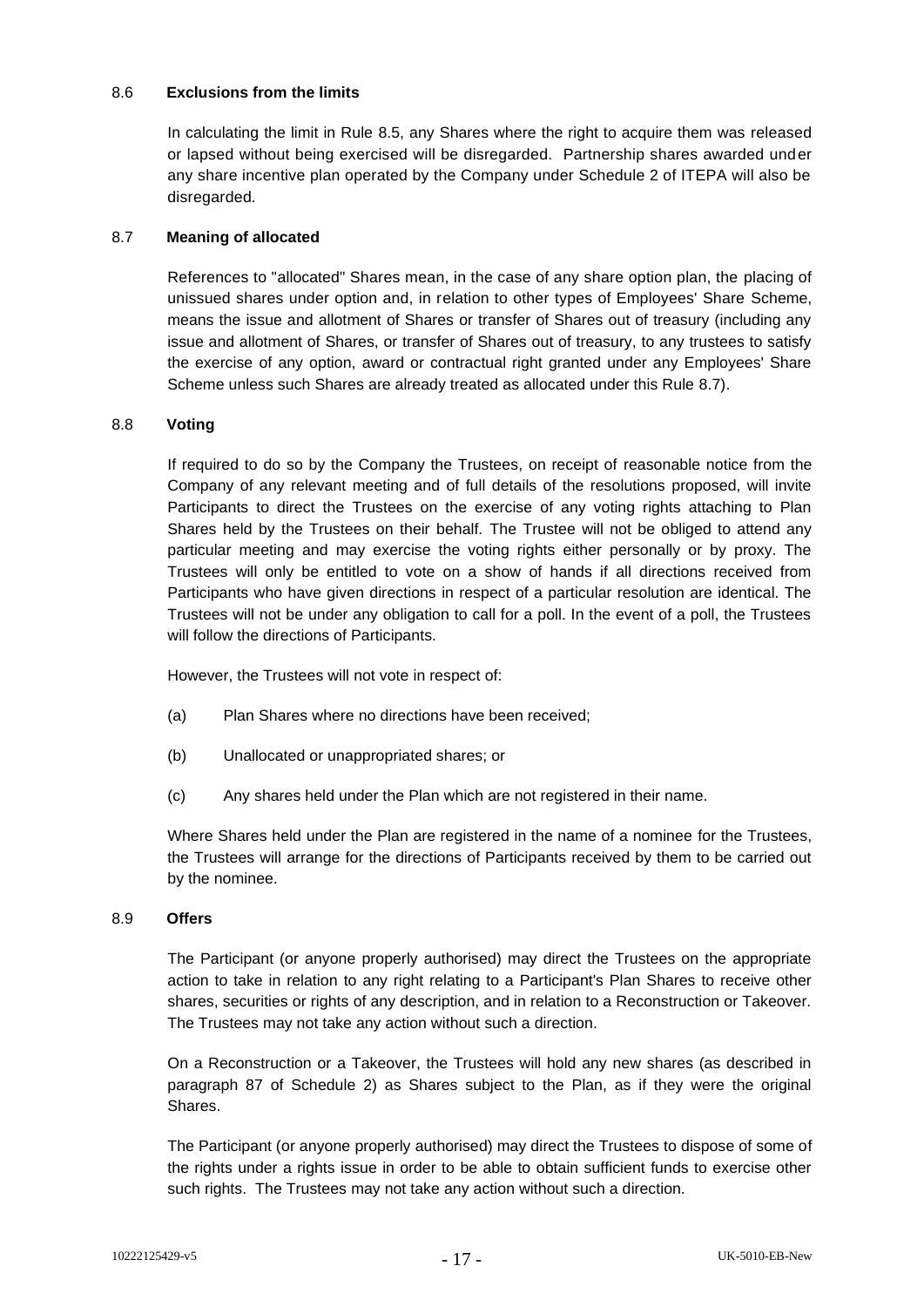Where the Trustees exercise rights under a rights issue in respect of a Participant's Plan Shares, any shares, securities or rights allotted as a result shall be treated as if they were Plan Shares identical to the Shares in respect of which the rights were conferred and as if they were awarded to the Participant under the Plan in the same way and at the same time as those Shares, subject to paragraphs 88(3) to (5) of Schedule 2 except any shares, securities or rights allotted as the result of taking up a rights issue where the funds to exercise those rights were obtained otherwise than by virtue of the Trustees disposing of rights in accordance with this rule.

#### 8.10 **Fractional entitlements**

Where, following any offer described in Rule [8.9,](#page-18-1) the Trustees receive rights or securities, they will allocate them among the Participants concerned on a proportionate basis, rounding down if necessary. The Trustees will then add the fractions not allocated and sell the unallocated rights and securities. The Trustees will deduct all expenses of sale and applicable tax from the proceeds of sale and distribute the net proceeds of sale proportionately among the Participants whose allocation was rounded down. However, if a Participant's entitlement is under £3 the Trustees may retain that sum and hold it on trust for the purposes of the Plan.

#### 8.11 **Capital Receipts and other amounts**

When the Trustees receive money which is a capital receipt (within the meaning of Section 502 of ITEPA) or the proceeds of any disposal. they will transfer the sum to the Participant after complying with their PAYE obligations. The Trustees may, however, retain any capital receipt under £3 due to any Participant and hold it on trust for the purposes of the Plan.

The Trustees must also pay over to each Participant any money or money's worth relating to any of their Plan Shares, apart from money's worth consisting of new shares as described in Rule [8.9.](#page-18-1) The Trustees are entitled to retain any amounts needed to discharge their PAYE obligations, and cash dividends reinvested or carried forward under Rule [7.3.](#page-15-5)

#### <span id="page-19-2"></span>8.12 **Tax liabilities**

The Trustees will maintain the necessary records to comply with their PAYE obligations and those of the Constituent Companies, so far as they relate to the Plan. The Trustees will pay to the relevant employing companies sufficient sums to enable the employing companies to discharge any obligations to make PAYE deductions for income tax or national insurance contributions which arise in the circumstances in Section 510(1) of ITEPA.

The Trustees may dispose of a Participant's Plan Shares in order to raise sufficient sums in order to meet any obligation under this Rule [8.12](#page-19-2) unless the Participant makes a payment in advance to the Trustees of a sum equal to the amount required to discharge the obligation.

When a Participant becomes liable to tax under ITEPA or Chapter 3 or 4 of Part 4 of ITTOIA of the Taxes Act in relation to their Plan Shares, the Trustees must give the Participant any information relevant to determining that liability.

#### <span id="page-19-0"></span>**9 Leaving Employment**

### <span id="page-19-1"></span>9.1 **Leaving Employment**

When a Participant leaves Employment, their Plan Shares will cease to be subject to the Plan.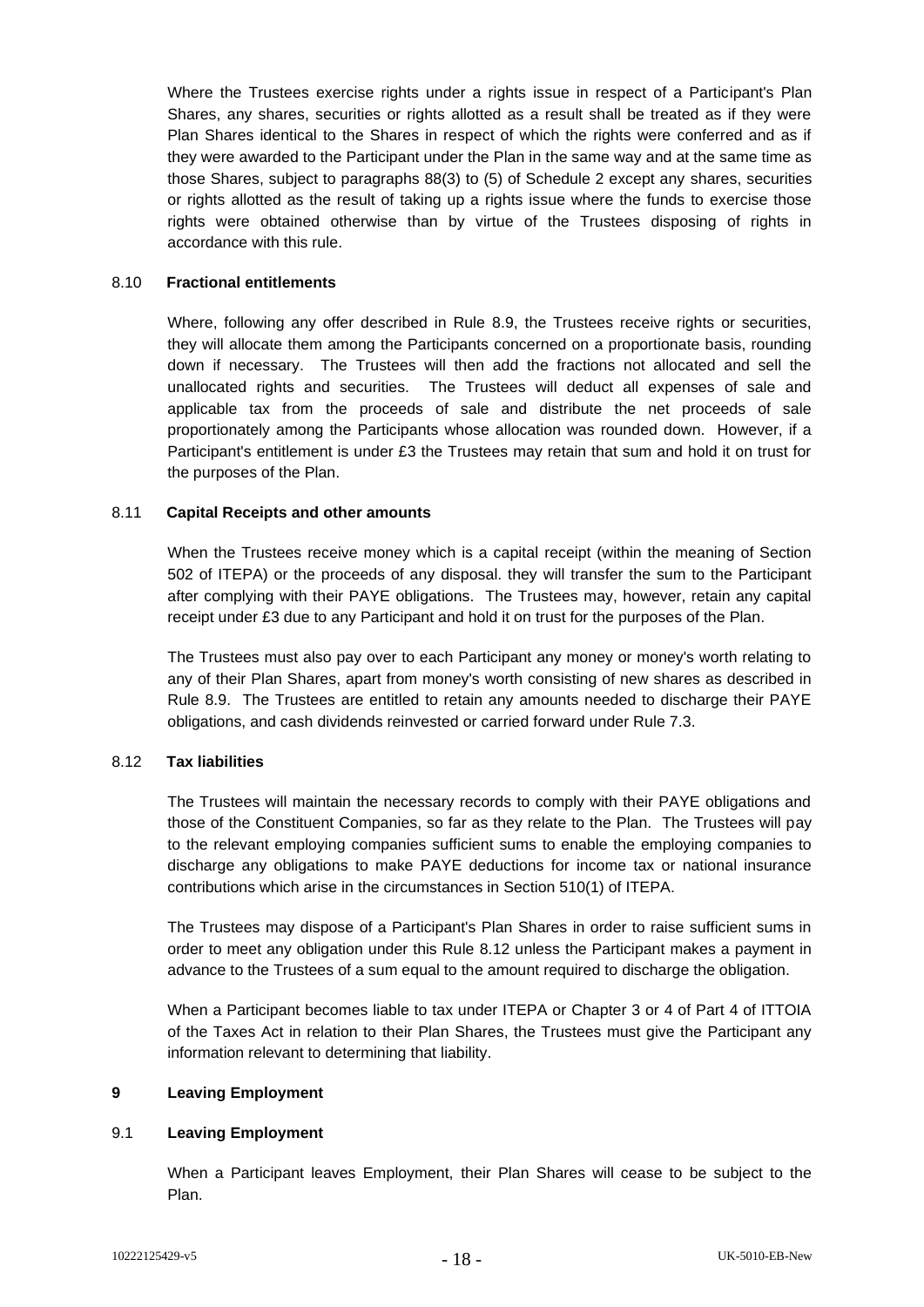Unless the Board decide otherwise, the Plan will operate on the basis that, if a Participant leaves Employment for any reason, the Trustees will transfer the Participant's Plan Shares to the Participant or as they may direct (or, if the Participant has died, to the personal representatives) as soon as reasonably practicable.

If, relating to an allocation of Partnership Shares, a Participant leaves Employment during the Acquisition Period, they shall for the purpose of awards of Partnership Shares and Matching Shares be treated as ceasing to be in Employment immediately after the allocation of Partnership Shares, and for the purposes of determining when their Plan Shares cease to be subject to the Plan, be treated as ceasing to be in Employment immediately after the allocation of Partnership Shares.

#### <span id="page-20-0"></span>**10 General rules relating to the Plan**

#### 10.1 **Notice by the Company**

Save as provided for by law, any notice, document or other communication given by, or on behalf of, the Company or to any person in connection with the Plan shall be deemed to have been duly given if delivered to them at their place of work, if they are in employment with any Group Company, if sent by e-mail to such e-mail address as may be specified by them from time to time or, in the case of a Participant who remains in employment with any Group Company, to such e-mail address as is allocated to them by any Group Company, or sent through the post in a pre-paid envelope to the postal address last known to the Company to be their address and, if so sent, shall be deemed to have been duly given on the date of posting.

### 10.2 **Deceased Participants**

Save as provided for by law, any notice, document or other communication so sent to a Participant shall be deemed to have been duly given notwithstanding that such Participant is then deceased (and whether or not the Company has notice of their death) except where their personal representatives have established title to the satisfaction of the Company and supplied to the Company an e-mail or postal address to which notices, documents and other communications are to be sent.

#### 10.3 **Notice to the Company**

Save as provided for by law any notice, document or other communication given to the Company (or any relevant person appointed by the Company) in connection with the Plan shall be delivered by hand or sent by email, fax or post to the Company Secretary (or any relevant person appointed by the Company) at the Company's registered office (or such other e-mail or postal address as may from time to time be notified to Participants) but shall not in any event be duly given unless it is actually received at the registered office or such e-mail or postal address.

#### 10.4 **Documents sent to Shareholders**

The Company may send to Participants copies of any documents or notices normally sent to the holders of Shares at the same time as it issues them to the holders of Shares.

#### 10.5 **Board and Trustees' decisions**

The decision of the Board (or of the Trustees, if the Board so decide) in any dispute or question affecting any Employee or Participant will be final and binding on the parties concerned.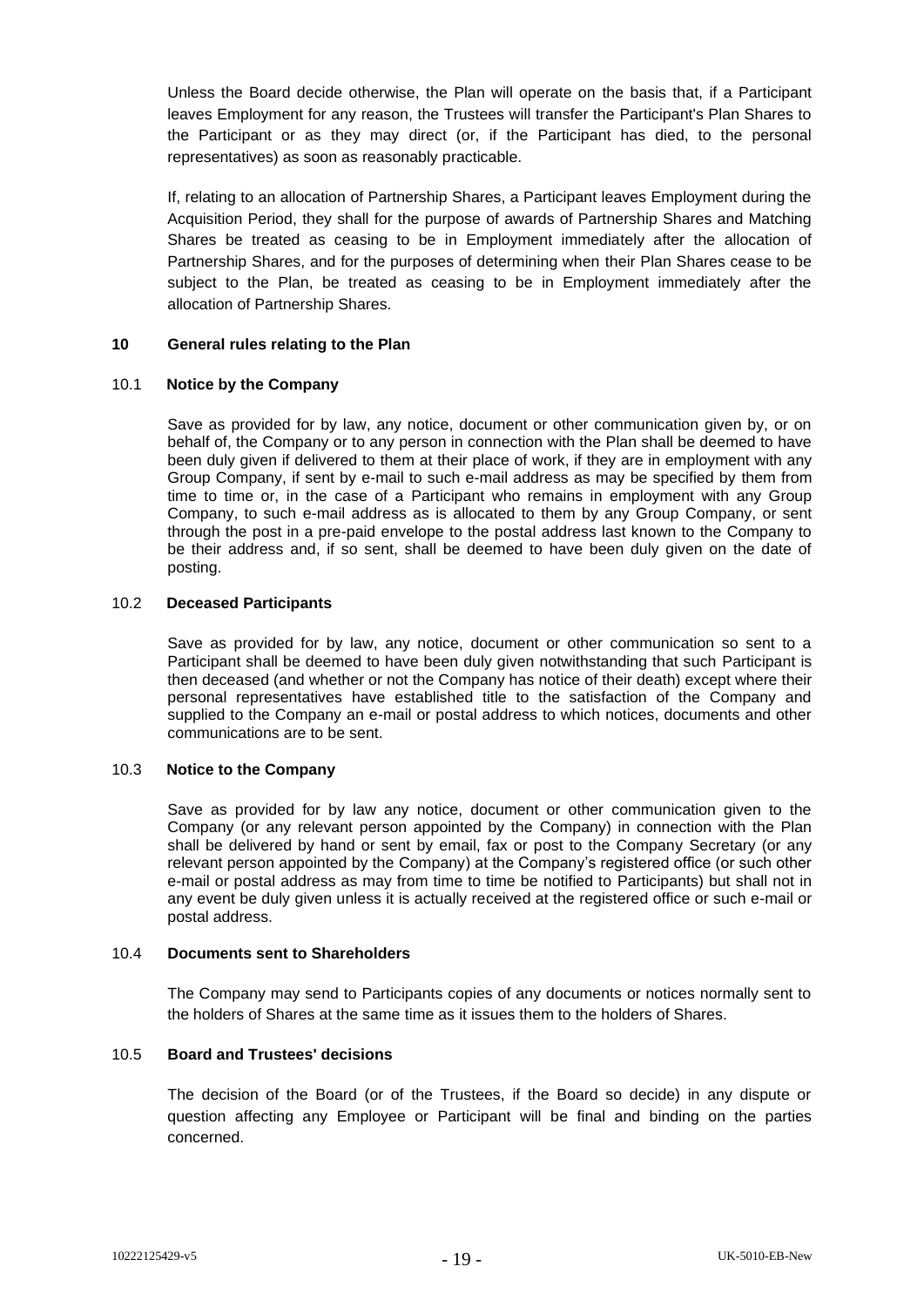#### 10.6 **Regulations**

The Board and the Trustees will have the power from time to time to make or vary regulations for the administration and operation of the Plan, but these must be consistent with this Deed.

#### 10.7 **Beneficiary who is incapable**

If, the Trustees consider that a person cannot look after their affairs (because of illness, mental disorder, age or other reason) they may use any amounts or Shares due to that person for their benefit, or may pay or transfer them to some other person to do so. The receipt of the person to whom the Trustees make payments or transfer Shares will discharge the Trustees from any obligation in respect of the amounts or Shares concerned.

#### 10.8 **Setting up costs**

The Company will pay the costs and expenses of the preparation and execution of these Plan rules.

#### 10.9 **Errors and omissions**

If as a result of an error or omission Free Shares, Partnership Shares, Matching Shares or Dividend Shares are not awarded to a Participant in accordance with the Plan rules, the Trustee may, but without any obligation to do so, do all such acts or things as are necessary to rectify the error or omission notwithstanding that such actions may fall outside the time limits contemplated by or otherwise conflict with the other provisions of the Plan rules.

#### 10.10 **Data Protection**

If a Participant is employed outside the European Economic Area or the United Kingdom and consent is needed for the collection, processing or transfer of their personal data under applicable local law, by participating in the Plan, the Participant gives their consent for the purposes of the Plan.

For the purposes of compliance with the General Data Protection Regulation (EU) 2016/679, and any UK or other legal or regulatory equivalent, the Company will separately provide a Participant with information on the collection, processing and transfer of their personal data, including the grounds for processing.

If UK law diverges from EU law, then any references in the Plan documentation to EU legislation will be interpreted as to the UK equivalent legislation, as in force from time to time.

### <span id="page-21-0"></span>**11 Employment Rights**

#### 11.1 **Employment**

The rights and obligations of any Participant under the terms of their office or employment with the Company (or any Group Company or former Group Company) shall not be affected by being a Participant. Nothing in this Plan confers upon the Participant any right to continue in the employment of the Company (or any Group Company or former Group Company) or will affect the right the Company (or any Group Company or former Group Company) to terminate the employment of the Participant.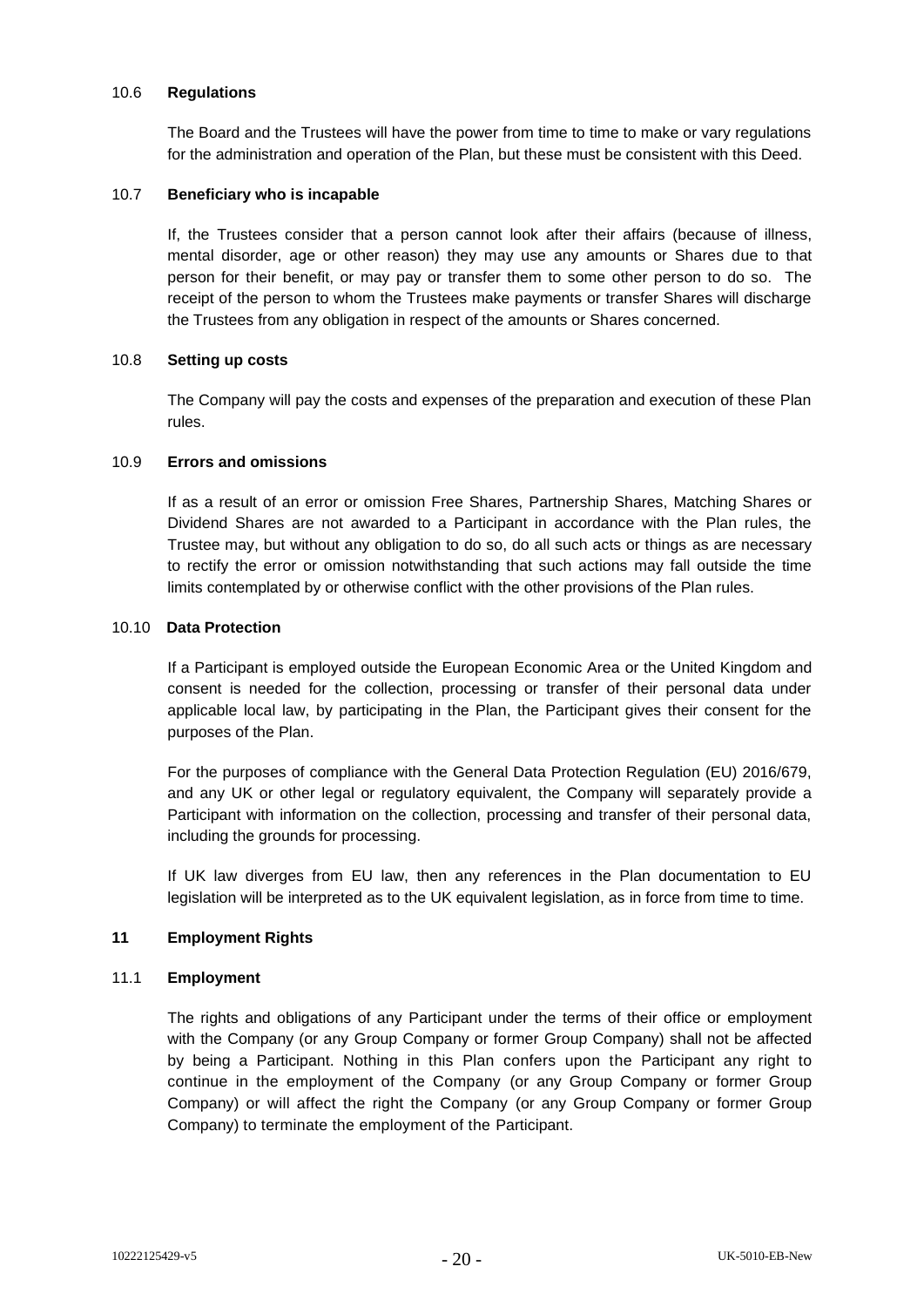### 11.2 **Benefits not pensionable**

The value of any benefit realised under the Plan by Participants shall not be taken into account in determining any pension or similar entitlements.

#### 11.3 **No consequential losses on termination**

Participants shall have no rights to compensation or damages from the Company, any Group Company or any former Group Company on account of any loss in respect of Plan Shares where such loss arises (or is claimed to arise), in whole or in part, from:

- (a) termination of office or employment with; or
- (b) notice to terminate office or employment given by or to,

the Company, any Group Company or any former Group Company (and regardless of whether such termination is lawful or unlawful). This exclusion of liability shall apply however termination of office or employment, or the giving of notice, is caused and however compensation or damages may be claimed.

#### 11.4 **No consequential losses on transfer of employer**

Participants shall have no rights to compensation or damages from the Company, any Group Company or any former Group Company on account of any loss in respect of Plan Shares where such loss arises (or is claimed to arise), in whole or in part, from:

- (a) any company ceasing to be a Group Company; or
- (b) the transfer of any business from a Group Company to any person that is not a Group Company.

This exclusion of liability shall apply however the change of status of the relevant Group Company, or the transfer of the relevant business, is caused, and however compensation or damages may be claimed.

### 11.5 **No expectation of grant**

The award of any Plan Shares on a particular basis or to a particular Participant in any year does not create any right or expectation of the award of Plan Shares on the same basis, or at all, or to any particular individual in that or any subsequent year.

# <span id="page-22-0"></span>**12 Assets of the Plan**

### 12.1 **Assets held on trust**

The Trustees will hold all the payments they receive and the assets representing them from time to time and all income on trust for the purposes of the Plan. The Trustee may also accept gifts of cash and Shares which will be held on trust for the purposes of the Plan.

# 12.2 **Use of assets**

The Trustees may invest any moneys (other than Contributions) held by them and not immediately required for the purpose of the Plan in such manner as they may choose. The Trustees are not under a duty to invest trust property.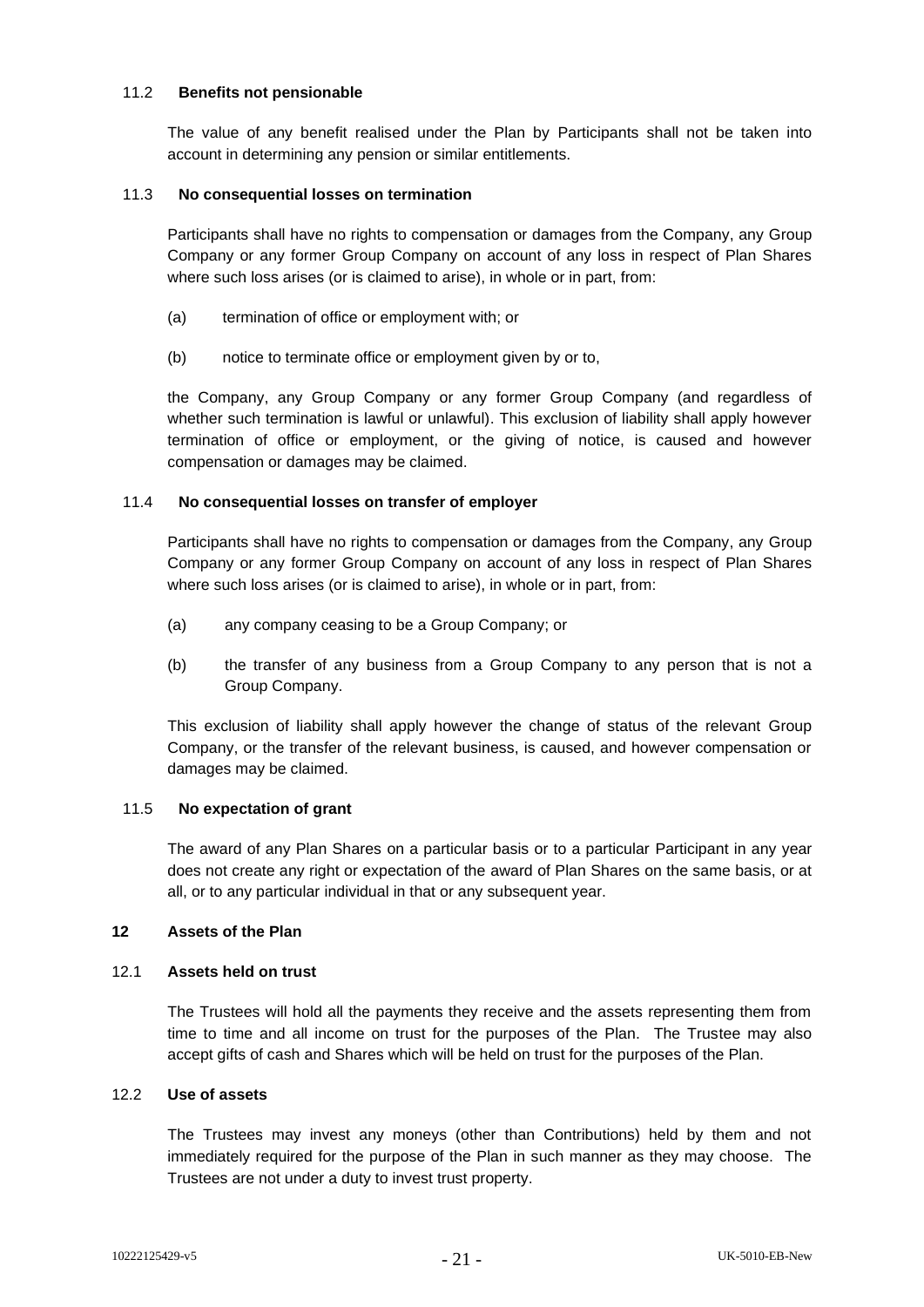The Trustees may borrow in order to acquire Shares for the purposes of the Plan or, but only after getting the written consent of the Company, for any other purpose.

### 12.3 **Plan expenses**

The Trustees will pay the expenses of the Plan (including their own expenses incurred in attending to Plan business) from the Plan's assets (other than Plan Shares) if the assets are sufficient and the Company decides in writing. If there is no such direction, the expenses of the Plan will be met by the Constituent Companies in proportion to the amounts paid by them under the Plan or (if the Board decide) in proportion to the number of Shares awarded to their Participants under the Plan in the related year, or in proportion to both.

#### 12.4 **Trustees' duties relating to Shares**

During the Holding Period, the Trustees may only sell or transfer any Free Shares, Matching Shares or Dividend Shares in the following circumstances:

- (a) if a Participant instructs this, in accordance with Rule [8.9;](#page-18-1) or
- (b) to obtain sufficient funds to secure rights arising under a rights issue affecting Plan Shares in accordance with Rule [8.9;](#page-18-1) or
- (c) to discharge PAYE obligations under Rule [8.12;](#page-19-2) or
- (d) if they receive a termination notice in accordance with Rule [16.1.](#page-27-2)

#### <span id="page-23-0"></span>**13 Trustees**

#### 13.1 **Appointment and removal**

The Company may appoint new or additional trustees or a body corporate as a sole trustee. The Company may also remove trustees. These powers will be exercised by resolution of the Board. These powers may be exercised without giving a reason.

There must be at least two trustees, except when there is a sole corporate trustee.

All the trustees must be resident in the United Kingdom for United Kingdom tax purposes at all times.

#### 13.2 **Retirement**

A trustee may retire by giving to the Company written notice of their wish to retire. The notice will take effect at the expiry of 6 months after the date of the notice, or on any other date agreed with the Company. The retiring trustee need not give a reason for retiring and will not be responsible for any costs arising from their retirement. The retiring trustee will take the necessary action, as directed by the Company, to give effect to their retirement including delivering all documents which they have relating to the Plan. Any continuing trustee is authorised to effect the transfer of Plan assets on behalf of a retiring trustee.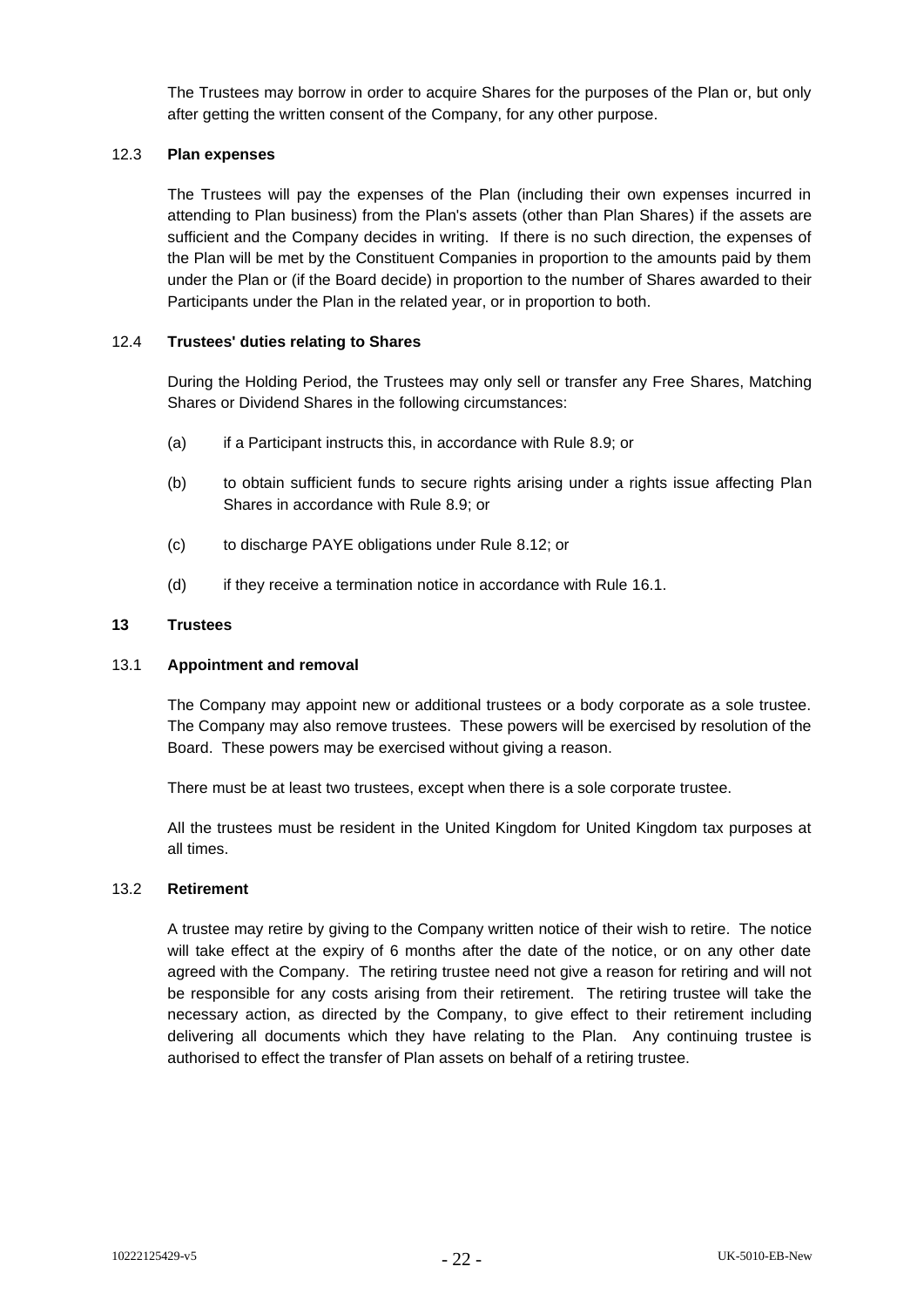If the retiring trustee is a sole corporate trustee the trustee, may appoint a successor as a trustee if the Company does not itself do so before the date of such retirement. The trustee shall not be responsible for any costs arising as a result of their retirement but will do all things necessary to give proper effect to their retirement.

# 13.3 **Exercise of powers**

If there is more than one trustee, the Trustees may act by majority vote. The Trustees may, in the performance of their duties under the Plan, employ and pay any appropriate person, appoint any person as their agent to transact business, and act on the advice of any professional or business person and shall not be responsible for anything done or omitted to be done in good faith in reliance on such advice.

The Trustees may allow any Shares to be registered in the name of an appointed nominee but these Shares must be registered in a designated account.

Trustees who delegate powers or use a nominee are not divested of any responsibility under the Rules or under Schedule 2.

The Trustees may at any time, and must if the Company so directs, revoke any delegation made under this Rule, or require any Plan assets held by another person to be returned to the Trustees, or both.

### 13.4 **Trustees' charges**

A trustee who carries on a profession or business may charge for services provided on a basis agreed with the Company, as also may a company or firm in which a trustee is interested. These charges will also be paid from the Plan assets, if available, unless the Board decides otherwise.

#### 13.5 **Limit of Liability**

A trustee will not be liable for any breach of trust except wilful wrongdoing or default (but a paid trustee will also be liable for negligence).

#### <span id="page-24-1"></span>13.6 **Indemnity**

The Constituent Companies will jointly and severally indemnify each of the trustees against any expenses and liabilities which are incurred through acting as a trustee of the Plan but which cannot, for any reason, be met from the Plan's assets. This does not apply to expenses and liabilities which are incurred through wilful wrongdoing or default (or negligence of a paid trustee) or covered by insurance under Rule [13.7.](#page-24-0) The indemnity in this Rule [13.6](#page-24-1) is in addition to and without prejudice to the right which the Trustees have under general law and the Trustee Act 2000 to be indemnified out of the Plan's assets.

#### <span id="page-24-0"></span>13.7 **Insurance**

The Trustees may insure the Plan against any loss caused by it or any of its employees, officers, agents or delegates. They may also insure themselves and any of these persons against liability for breach of trust not involving wilful wrongdoing. Except in the case of a paid trustee, the premiums may be paid from the Plan assets.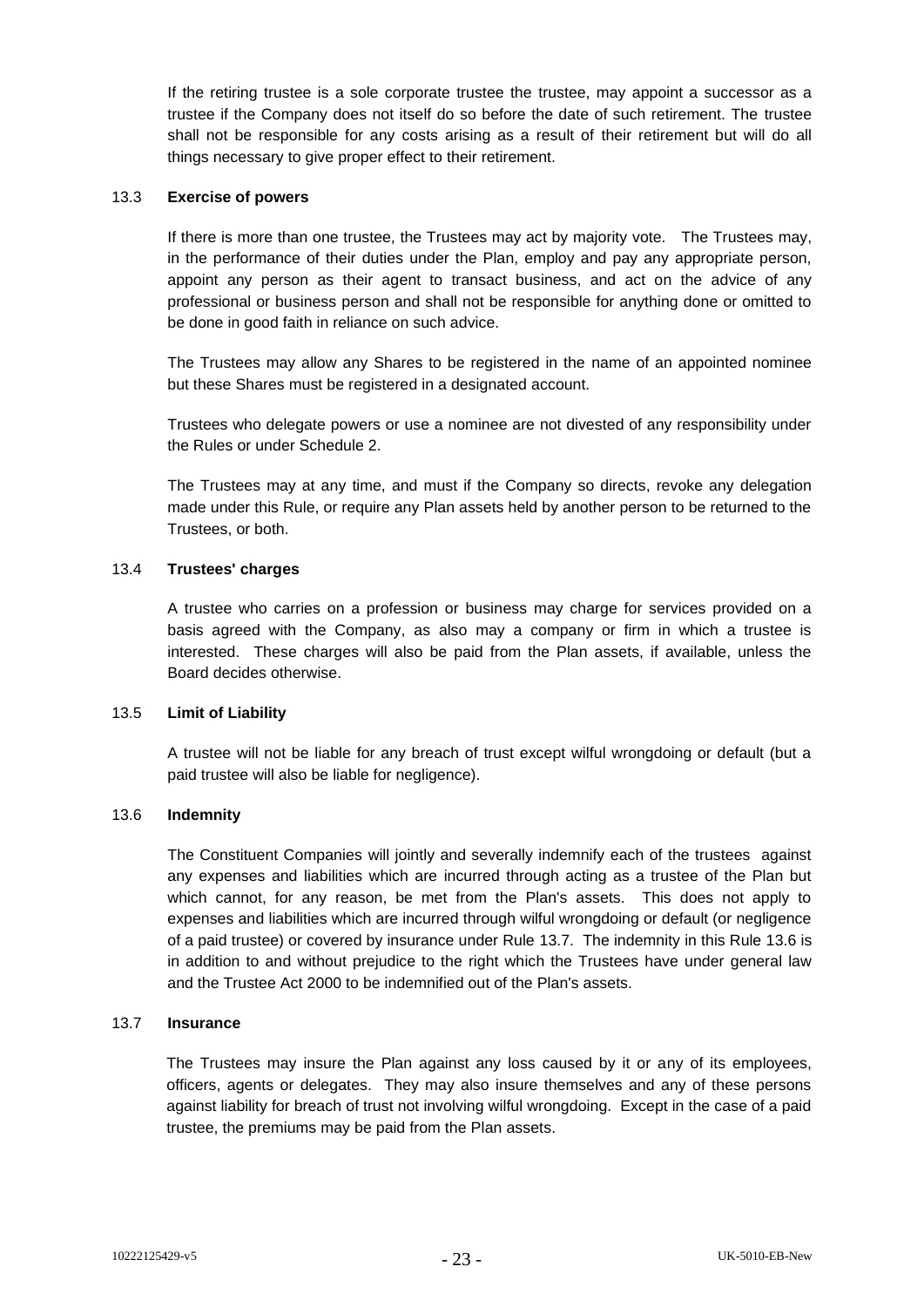#### 13.8 **Personal interest**

The Trustees, and any director, officer or employee of a corporation acting as trustee, may be interested in any securities of a Constituent Company or any company in which a Constituent Company may be interested. Such person may enter into a contract with any such companies and will not be liable to account for any profits obtained.

#### 13.9 **Investment and dealing with Trust Assets**

- (a) The Trustees shall obey any directions given by a Participant in accordance with the Rules in relation to their Plan Shares and any rights and income to those Shares. In the absence of any such direction, or provision by the Plan, the Trustees shall take no action.
- (b) The Trustees may either retain or sell Unawarded Shares at their absolute discretion. The proceeds of any sale of Unawarded Shares shall form part of Surplus Assets.
- (c) The Trustees shall have all the powers of investment of a beneficial owner in relation to Surplus Assets.
- (d) The Trustees shall be under no duty to invest Surplus Assets
- 13.10 The Trustees shall be entitled to rely without further enquiry on information supplied by any Constituent Company for the purposes of the Plan and on any direction, notice or document purporting to be given or executed by or with the authority of any Constituent Company or any Participant.
- 13.11 The Trustees shall maintain records of Participants who have participated in one or more share incentive plans approved under the Schedule established by the Company or a Connected Company.

# <span id="page-25-0"></span>**14 Constituent Companies**

### 14.1 **Inclusion in the Plan**

An employer wishing to participate in the Plan and be a Constituent Company must enter into a deed of adherence with the Company and the Trustees agreeing to comply with the Rules.

### 14.2 **Ceasing to participate**

Any Constituent Company will cease to participate in the Plan:

- (a) when it ceases to be a Subsidiary; or
- (b) if, and during any times when the Board decides that the Plan will not apply to it. In making this decision the Board must ensure that the conditions in paragraph 10 of Schedule 2 are still satisfied. These conditions are that the Plan must not have any features which may discourage certain employees from participating and that the Plan cannot benefit mainly directors or higher paid employees.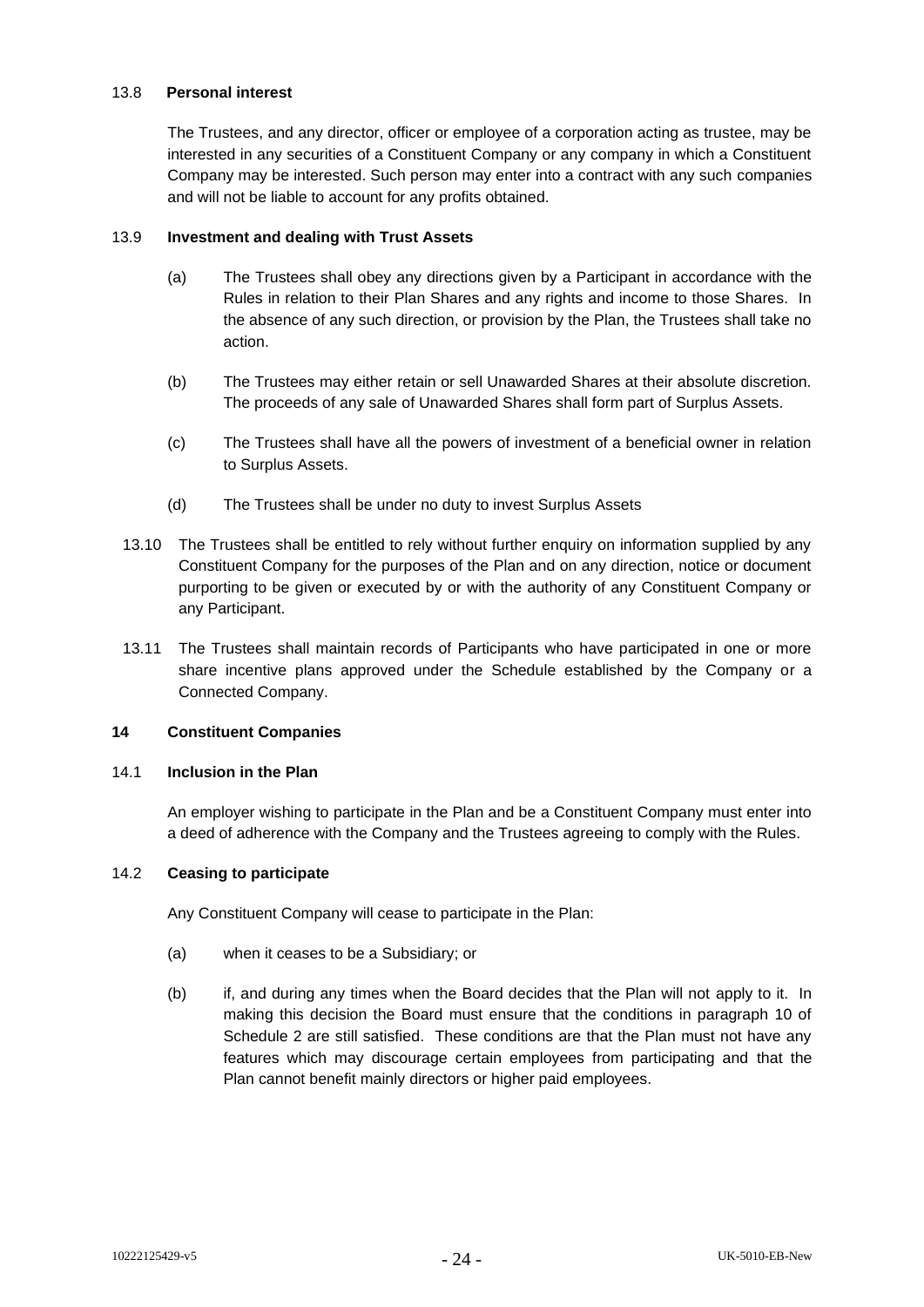### <span id="page-26-0"></span>**15 Changing the Rules**

#### 15.1 **General**

The Board and the Trustees may, together by deed at any time, change the Plan rules. If a key feature of the Plan is to be changed and the Plan is to continue to meet the requirements of Schedule 2, the change will not have effect unless it meets the requirements of Schedule 2.

A "key feature" is any provision needed to comply with the requirements of Schedule 2.

The power to change the Rules in this Rule 15.2 is also subject to the restrictions in Rule [15.2.](#page-26-1)

The Board must not make any changes to the Plan which would breach the rule against perpetuities (see Rule [16.4\)](#page-27-3).

#### <span id="page-26-3"></span><span id="page-26-1"></span>15.2 **Shareholders' approval**

- (a) Subject to Rule [15.2\(b\),](#page-26-2) the members of the Company in general meeting must approve in advance by ordinary resolution any proposed change to the advantage of present or future Participants which relates to the following:
	- (i) the persons to or for whom Shares may be issued under the Plan;
	- (ii) the limitations on the number of Shares which may be issued under the Plan;
	- (iii) the maximum entitlement for each Participant under the Plan;
	- (iv) the basis for determining each Participant's entitlement to Shares;
	- (v) any rights attaching to the Shares;
	- (vi) the rights of Participants in the event of a capitalisation issue. rights issue, sub-division or consolidation of shares or reduction or any other variation of capital of the Company; or
	- (vii) the terms of this Rule [15.2\(a\).](#page-26-3)
- <span id="page-26-2"></span>(b) The Board need not obtain the approval of the members of the Company in general meeting for any minor changes:
	- (i) to benefit the administration of the Plan;
	- (ii) which are necessary or desirable under Schedule 2 or any other enactment;
	- (iii) to comply with or take account of the provisions of any proposed or existing legislation; or
	- (iv) to obtain or maintain favourable taxation, exchange control or regulatory treatment for the Company, a Subsidiary of the Company or a Constituent Company or any Participant.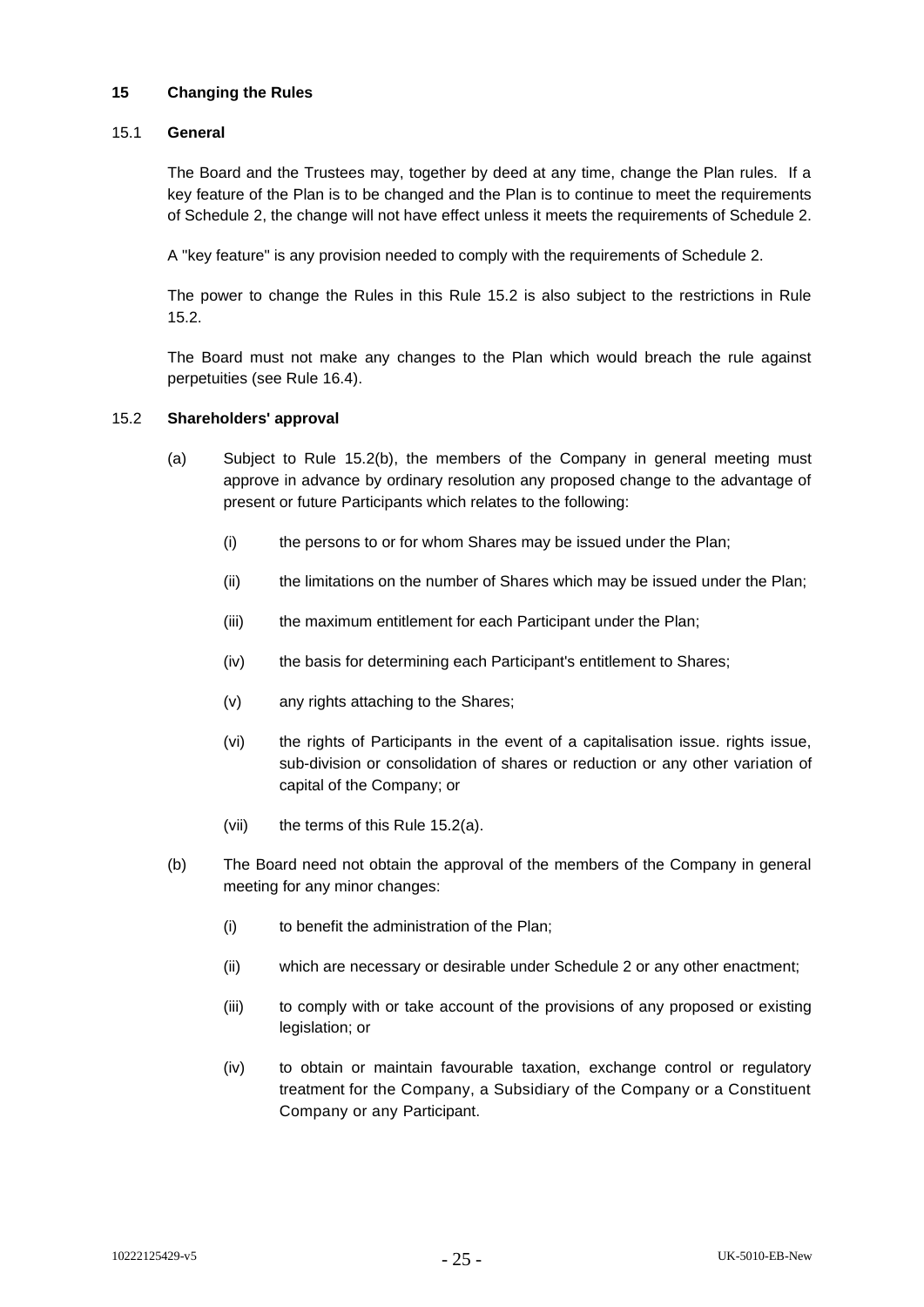#### <span id="page-27-0"></span>**16 Termination**

#### <span id="page-27-2"></span>16.1 **Termination notice**

The members of the Company in general meeting or the Board may at any time resolve to terminate the Plan. If they so resolve, they must issue a termination notice and give it without delay to:

- (a) the Trustees;
- (b) all individuals who have Plan Shares; and
- (c) all Employees who have returned valid application forms but have not been awarded or allocated any Shares.

### <span id="page-27-4"></span>16.2 **Effect of termination notice**

Once the Trustees receive the termination notice they must not award or acquire any more Shares on behalf of Participants.

The Trustees must remove each Participant's Plan Shares from the Plan by either transferring them or the proceeds of their sale to the Participant or as they may direct. (If the Participant has died, their personal representatives may give these instructions.) This should be done as soon as practicable once three months have passed from the date the termination notice was given under Rule [16](#page-27-0) and when this can be done without any liabilities to income tax under sections 501 to 507 of ITEPA. The Trustees may also remove Plan Shares at an earlier time if the Participant agrees after receiving the termination notice.

The Trustees must also pay to Participants, as soon as they receive the termination notice, any cash dividends they are holding (Rule [7.3\)](#page-15-5) or any Contributions they are holding (Rule [5.7\)](#page-11-0).

### 16.3 **Surplus Assets**

Any surplus assets left after the Trustees have decided when Plan Shares will be removed under Rule [16.2,](#page-27-4) will be paid to Constituent Companies so far as practicable in proportion to the total amounts paid by each of them to the Plan, but the Trustees may decide on payments in different proportions.

### <span id="page-27-3"></span>16.4 **Perpetuity Period**

The perpetuity period relating to the Plan is one hundred and twenty five years. The Trustees may not award Shares more than one hundred and twenty one years after the date of these Plan rules.

The end of the "perpetuity period" is the time by which Participants or other persons must have an interest in Shares, without risk of loss of any rights.

# <span id="page-27-1"></span>**17 Counterparts**

This Deed may be executed by the parties to it as separate counterparts, each of which, when executed shall be as original. The counterparts shall together constitute one and the same instrument.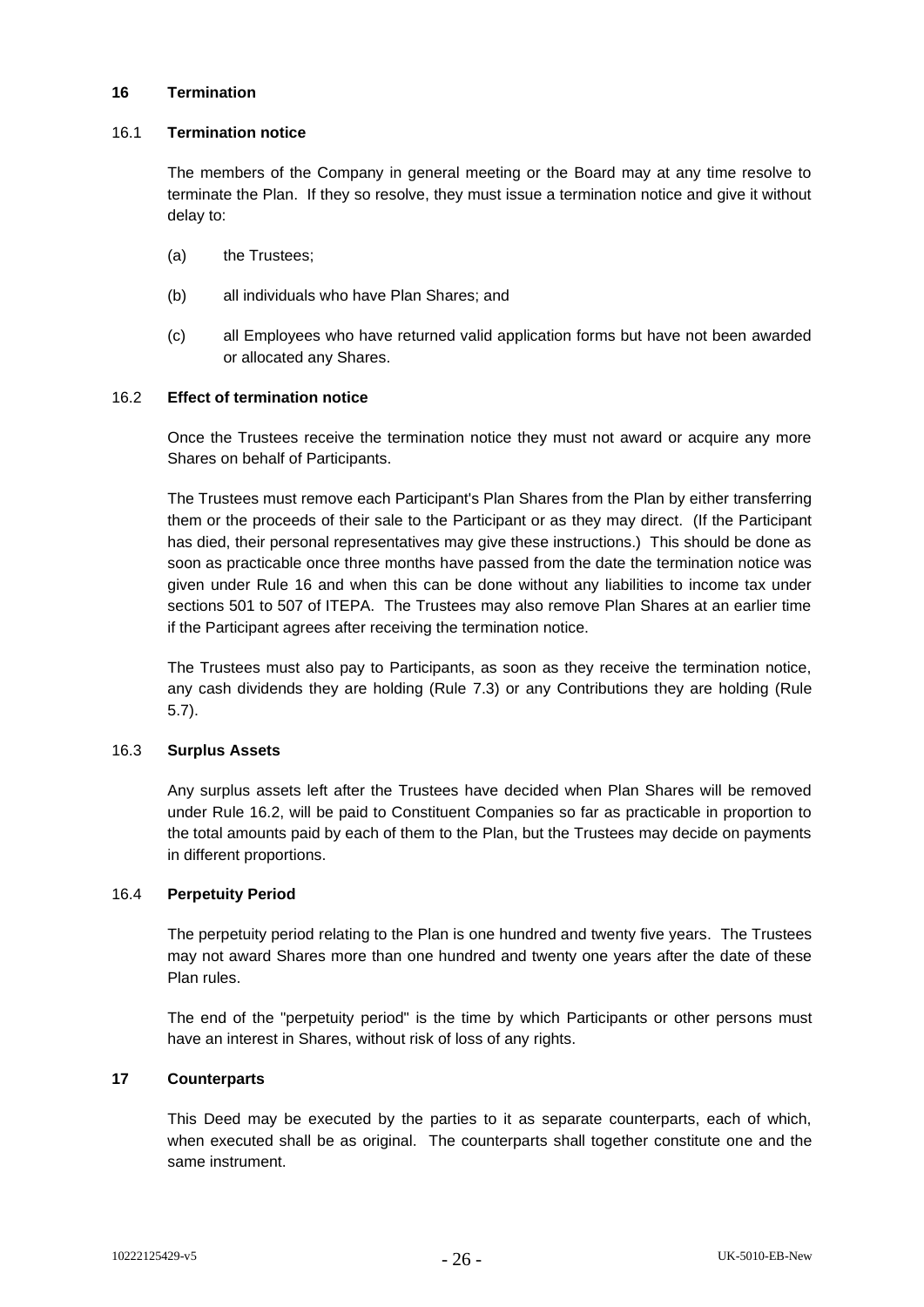### <span id="page-28-0"></span>**18 Governing Law**

English law governs the Plan and its administration and the Courts of England and Wales have exclusive jurisdiction to hear any dispute.

**In witness** of which this Deed has been executed and delivered on the date first above written.